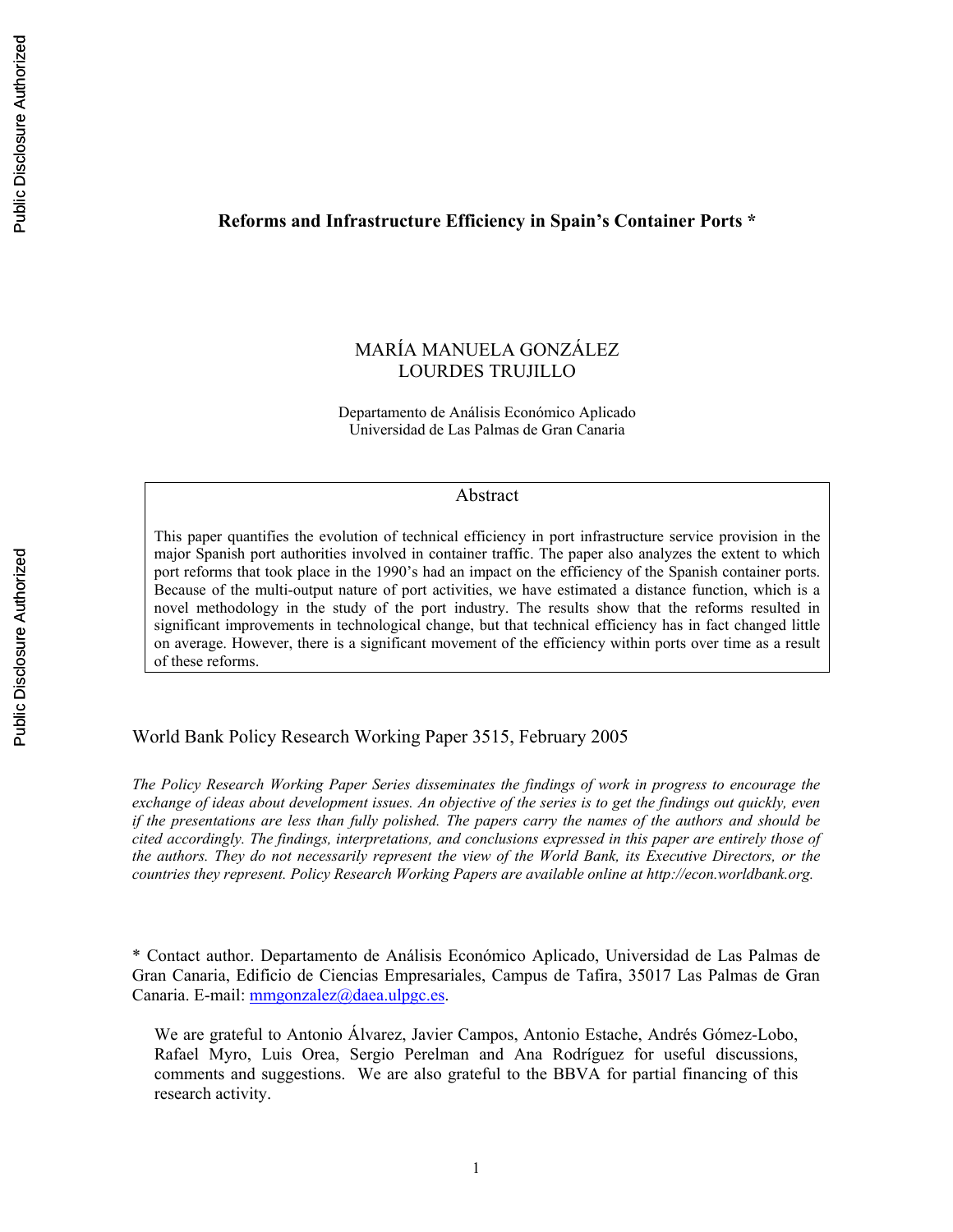#### **1 Introduction**

The port sector has probably not received the attention it deserves from economists. In spite of this, there is a long history of highly specialized research on the sector, which has increased over time the coverage of the analysis. Economic studies of the sector date from the 1960's and focus on aspects such as pricing port facilities, port capacity and investment policies (Goss, 1967 and Heggie, 1974). During the following decades, the first manuals on port economics appeared (Peston and Rees, 1971, Bennathan and Walters, 1979, Jansson and Shnneerson, 1982). At about the same time the literature on ports broadened and started to deal with different aspects of the port industry: infrastructure, productivity and determining factors, investment and planning, costs and economies of scale, privatization of ports, promotion of port competition, port selection criteria, etc. The literature on efficiency and productivity of the port industry may be the latest topic of interest among the specialists since the second half of the 1990s. It is relatively new and modest, particularly if we compare it with similar studies carried out for other public services (electricity, water, banking, health, education, agriculture, etc.), including other transport modes.

One of the reasons for the most recent developments is the fact that ports consist of an interesting research case with many structural changes, both technical and policy, which have transformed the business. In recent decades maritime transport has indeed undergone important transformations with the increase of ship size and the development of containerized cargo transport. These changes forced ports to grow accordingly to meet the new needs arising from the larger number of containers handled by ships. However, not all ports have been able to increase both their mooring and storage capacity. Consequently, a substantial improvement of port operations efficiency has been required for a large number of ports. These concerns have emerged in Spain and has in many other countries, justifying a wave of reforms during the 1990s.

 The main purpose of this paper is to quantify the evolution of technical efficiency in port infrastructure service provision in the major Spanish ports involved in container traffic. The analysis focuses on container traffic for the following reasons. First, container traffic promotes the integration of different transport modes. Containers are not a type of merchandise but a way of packing goods. They are boxes of a standard size which facilitates loading and unloading them as well as carrying them to other transport modes. The second reason is that the use of containers is still booming. If in Spain during 1992- 2002, the accumulated growth rate of non-containerized merchandise was 3.5% p.a., containers grew 11.2% p.a. The third reason lies with the fact that container handling requires specific infrastructure (area, mechanical devices, etc.) for which a large amount of public funds is devoted every year: in 2002, 64% of total investment in Spanish ports was devoted to finance infrastructure works (60% of the investments in infrastructure were carried out in the ports analyzed in this paper). Finally, it is a generalized opinion among researchers that the development of containers also carries a substantial improvement to port efficiency. For instance, Kim and Sachis (1986) show that 85% of the increase in total factor productivity of Ashod Port (Israel, 1966-1983) is driven by containerization.

The second objective of the paper is to analyze the impact of port reforms carried out in the 1990's. The first and most important one took place at the end of 1992. It was characterized by the development of new management procedures and organization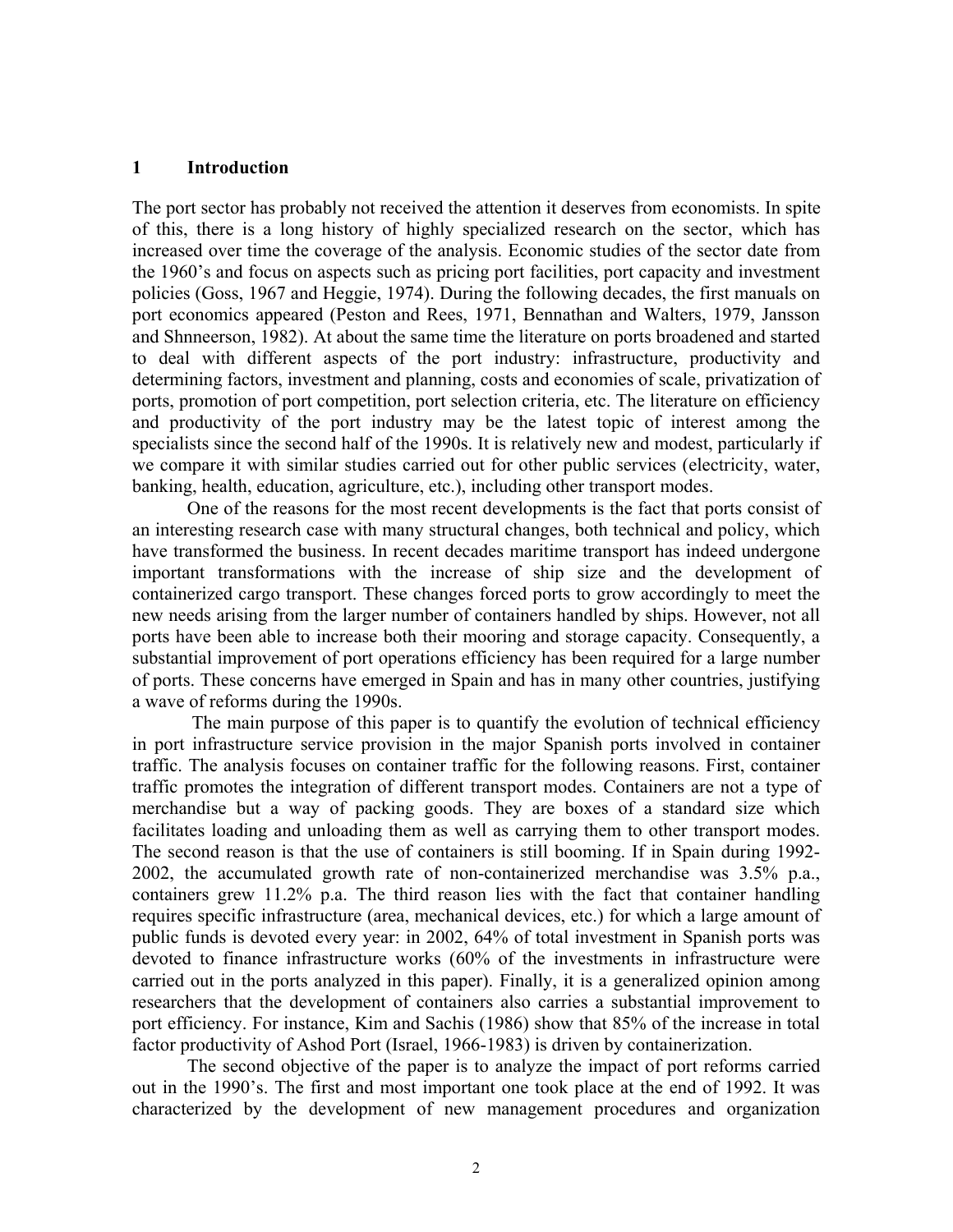structures and its main objective was to decentralize the system and reinforce the autonomy of port authorities. In 1997, a second reform took place and emphasized the autonomy of port authorities, regulated the participation of the Regional Government in the structure and organization of ports and encouraged the participation of the private sector in port activities.

To assess the operators' efficiency, it is necessary to account for all factors that may place some of them in a favorable situation independently of any action they may take. If these factors are not included in the analysis, the efficiency estimated is biased. To avoid such biases, we model explicitly two main sources of differences between ports: (i) mainland vs. islands (i.e. ports subject to more competition vs. ports benefiting from captive shippers), (ii) the presence of refineries in some ports (which increases the importance of a specific type of traffic and increases the total traffic volume figures somewhat artificially for those ports).

Methodologically, the paper relies on a distance function in a multi-output port context and a new database covering the 1990-2002 period. Despite the fact that the multioutput nature of port industry has been treated in the studies applying DEA, there is no background of multi-output parametric applications in the port sector and the only distance function applied, considered just one product (Baños et al., 1999). Furthermore, this is the first study that, using a parametric methodology, explores the potential effects of port regulation on the efficiency of Spanish ports.

The paper is structured as follows. Section 2 surveys the literature. Section 3 presents the main economic characteristics of ports. Section 4 describes the theoretical aspects of a distance function. Section 5 deals with the empirical application, including a description of the data, the econometric model and the most important results. Finally, section 6 concludes.

### **2 Survey of the literature**

The first attempts to assess the port efficiency and productivity effects from reforms and technological changes relied on partial indicators of productivity. Talley (1994) and Tongzon (1995a) use them to compare different ports in an academic paper but many organizations have also used them in practice as instruments for the promotion of competition among ports. However, the main drawback of partial indicators is that they do not analyze the joint contribution of all inputs to production nor give an acceptable treatment to multi-output processes. This problem becomes particularly relevant in the port sector since port products are very diverse and many different inputs are involved in their production.

To overcome the limitations of the partial indicators approach, a new generation of studies based on formal efficiency measures - stemming from the work by Chang (1978) developed. This study by Chang (1978) can be considered as the starting point in the estimation of a port production function and, in a way, it led the way to the estimation of production frontiers. Since that first paper, the academic research on the topic has grown in various directions. The methodologies used in the assessment of port efficiency are evenly distributed between stochastic frontiers and DEA (Roll and Hayuth, 1993; Martínez et al., 1999; Tongzon, 2001; Valentine and Gray, 2001; Martín, 2002; Bonilla et al., 2002; Pestana, 2003), thus evidencing the lack of consensus on the approach that best adapts to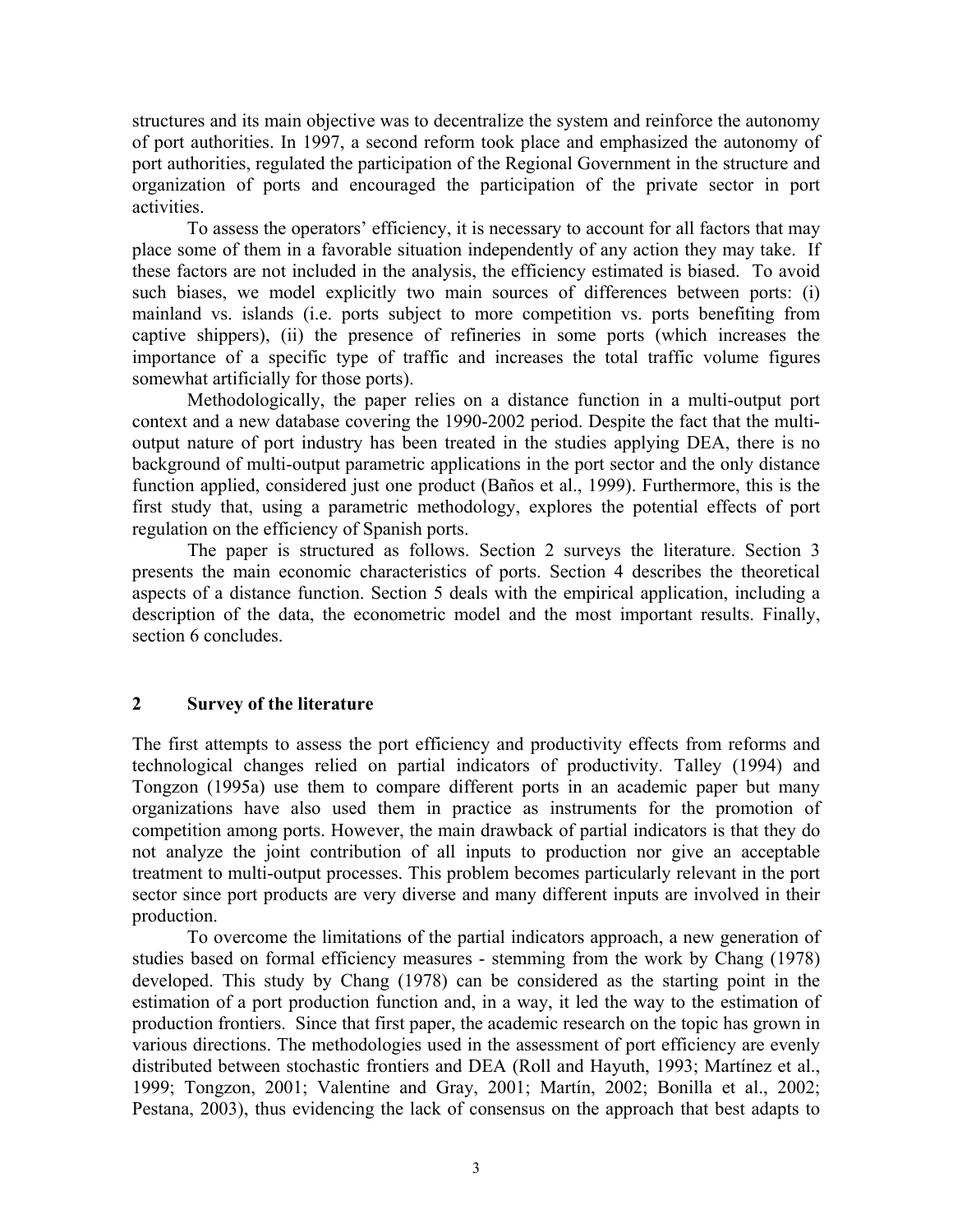and defines the complex reality of the port sector. Among the authors relying on stochastic frontiers, four studies estimate a production frontier to calculate technical efficiency (Liu, 1995, Notteboom et al., 2000; Estache et al., 2002 and Cullinane et al., 2002) and three others (Díaz, 2003; Coto et al., 2000; Baños et al., 1999) quantify the economic efficiency through a cost frontier. The latter also estimates a distance function. The diversity of purposes for these papers is also important and ranges from analyzing the relation existing between type of ownership and port efficiency (Cullinane et al., 2002; Valentine and Gray, 2001; Liu, 1995) to showing the effects of port reforms (Estache, González and Trujillo, 2002; Martín, 2002; Díaz, 2003; Pestana, 2003), including international benchmarking of ports (Tongzon, 2001).

The heterogeneity of port activities (which include not only complex activities such as loading and unloading the cargo but also simpler activities such as mooring of ships) makes it difficult to consider the port industry as a whole, at least regarding the estimation of cost and production functions and, therefore, it is preferable to center the analysis on a particular activity. Some researchers on port efficiency does not specify clearly the activity whose efficiency is being analyzed and this introduces a certain degree of confusion. For example, Martín (2002) asserts that she is studying the efficiency of the port system as a whole but she considers the port authority as the unit for analysis, which only represents one of the parties involved in the port business. In this sense, the study presented here clearly determines the scope of research: infrastructure services rendered by port authorities. Therefore, the rest of the services or activities, whether of a maritime or port nature, which are also developed at port facilities, are not taken into account.

Even when focusing the study on a specific activity, there is still diversity. A port not only renders services to vessels but also to passengers and cargo. Moreover, the cargo cannot be considered as a homogenous good, since each type of commodity calls for very specific loading/unloading devices: containers use specialized cranes; bulks employ pipe systems, etc. However, even though the multi-output nature is well captured in the studies applying DEA, all the parametric applications use a simple measure of product.

From the point of view of economic and business policies, it is often useful to analyze certain variables that feature the environment in which the firms develop their activities (institutional factors, market characteristics, etc.) and affect their efficiency. Liu (1995) relies on four variables: ownership, port size, localization, capital intensity and Coto et al. (2000) uses two: a dummy that captures the influence of the organization type and the size of the port. In both studies, authors first estimate efficiency ratios and then, in a second stage, they make a regression of these ratios obtained from environmental variables to determine the intensity of these factors on the efficiency of ports.

While intuitively quite attractive, the idea of using these variables in a second stage to explain efficiency has been very much criticized. This criticism is based on the inconsistency between the assumptions of the first stage and the second. The different solutions proposed (Kumbhakar, Ghosh and McGuckin, 1991; Reifschneider and Stevenson, 1991; Battese and Coelli, 1995) consist of specifications where the effects of technical inefficiency are defined as a function of specific firm factors influencing efficiency, so the estimation of all parameters is performed in a single stage through a maximum likelihood method.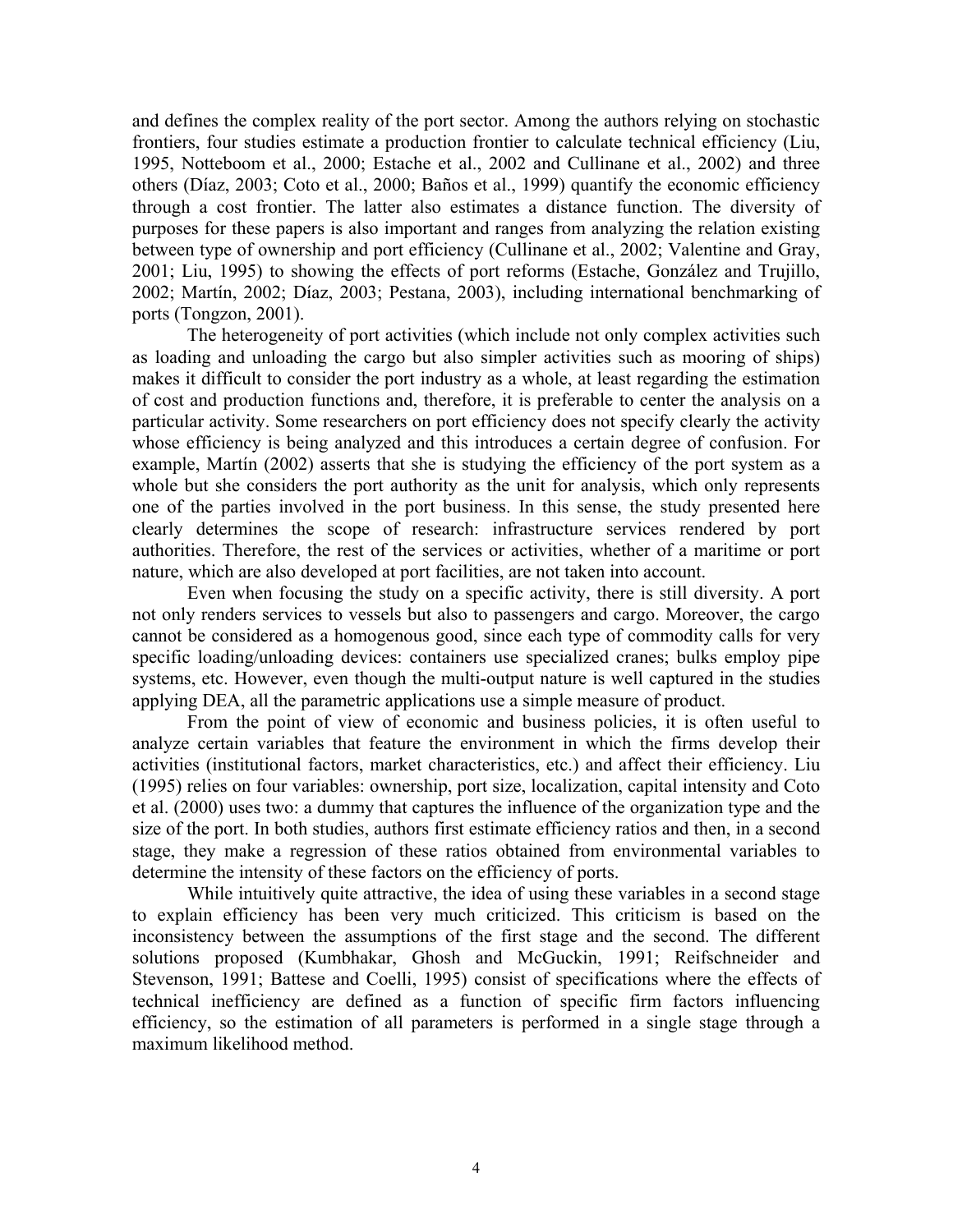# **3 Characteristics of ports**

Ports consist of the facilities whose main function are the transfer of passengers and merchandise between sea and land and vice versa. The European Union (European Parliament, 1993) defines ports in terms of the area made up of a group of berths, docks and land area where service operations to ships and cargo are performed. This area encompasses not only the infrastructure (berths, storage areas, shipyards, etc.) but also the superstructure which consists of fixed units built on infrastructure (buildings, repair shops, etc.) such as mobile equipment (cranes, etc.). To access the port area we need maritime access infrastructure (access channels, navigation aids, etc.) as well as land access infrastructure (roads, railways and inland rivers).

# **3.1 Economic relevance**

The economic relevance of ports arises from the fact that most of the foreign trade of a region is carried out by sea. For instance, about 90% of the international trade of the European Union is performed by sea. This figure increases in relation to insular territories where most goods are traded through the ports.

Some authors argue that the ports constitute one of the main forces that move the economy (Suykens and Van de Voorde, 1998). Moreover, the actions by the European Union aimed at increasing investments in ports and transport infrastructure tend to promote the economic cohesion of the different regions.

Ports are an important link in the logistics chain so the level of port efficiency affects –to a large extent- the country's competitiveness, since port efficiency results in lower tariffs for exports which, in turn, favor the competitiveness of country products in international markets. Therefore, in order to keep a competitive position in those markets, the countries need to work on the factors that affect the efficiency of their ports and draw continuous comparisons on the degree of efficiency among them and with the ports of other regions.

## **3.2 Intermodal nature**

Ports are economic and service provision units of a remarkable importance since they act as a place for the interchange of two transport modes, maritime and land, whether by train or road. Therefore, the essential aspect of ports lies in their intermodal nature. In this respect, the UNCTAD states that ports are interchangers of different transport modes and, thus, they are centers of combined transport.

# **3.3 Indivisibility, long duration and high cost of infrastructure**

Most port infrastructure (as well as superstructure elements) have a minimum size, independent of the volume of traffic; that is to say, it can be used at its maximum capacity or below it. This means that the growth of such infrastructure is not constant and therefore, very frequently we see cases of overcapacity and congestion of port infrastructure. A great part of these port infrastructure and superstructure elements are very costly and have a long useful life. These are the reasons argued in favor of the provision of large port infrastructure by the public sector, since it would be very difficult for private firms to get a reasonable rate of return during a fairly long time so as to be able to recover very high costs. This may result in the provision of infrastructure below the optimal standard.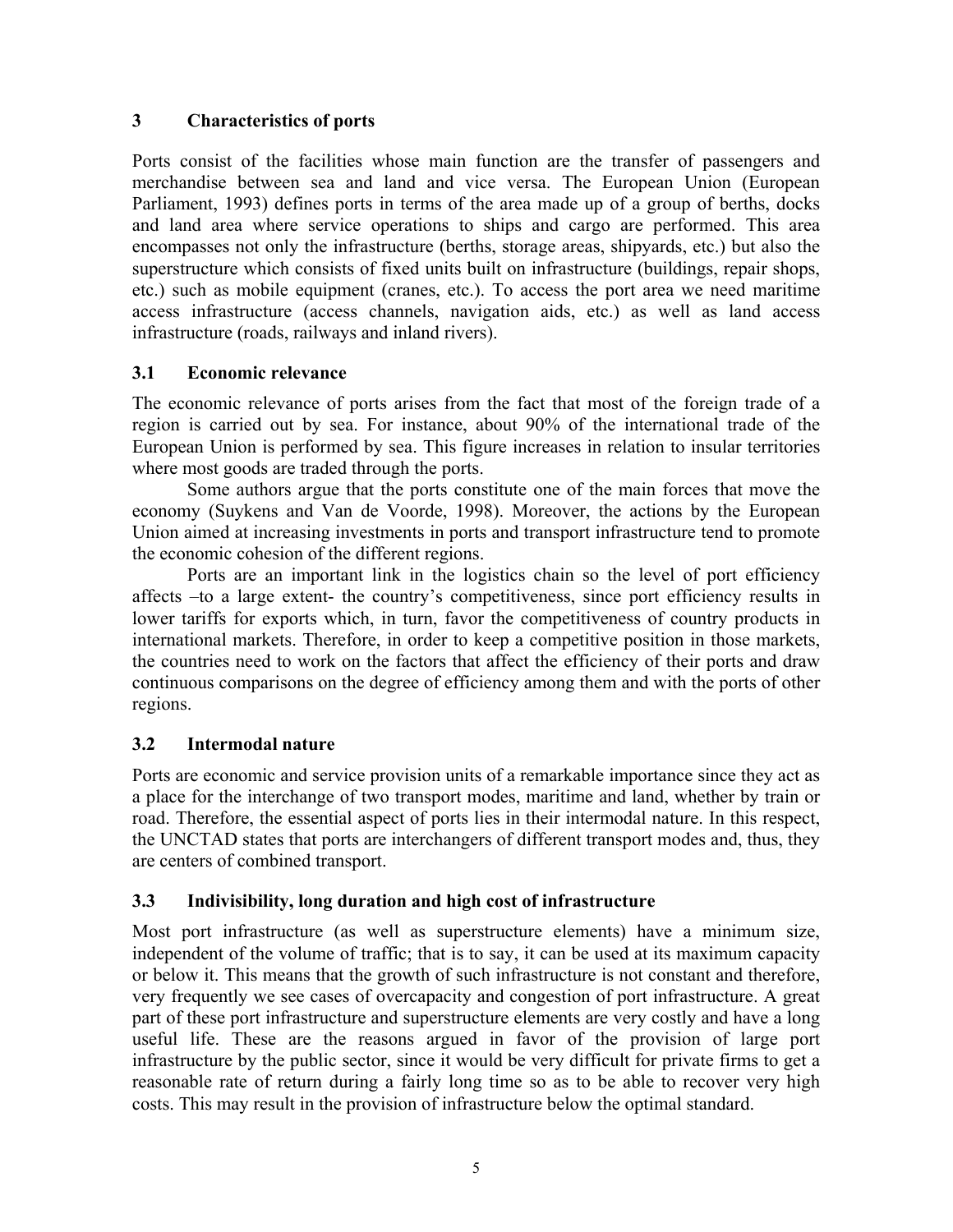### **3.4 Port services "demand-nature"**

As in other transport modes, port activity does not usually generate by itself but it arises as a consequence of the economic activity of a region. The economic growth and the development of industrial production and trade generate a larger demand of maritime transport services, thus increasing port business which –as can be observed- is highly affected by economic cycles.

Initially, the demand of port services was considered to be inelastic because of the small share that port costs represent in the logistics chain. However, the truth is that consideration of the generalized cost introduces –through the reduction of waiting time- a high degree of competition among port service providers (whether operating within the same port or in different ports of a certain region). This leads to the belief that the degree of substitution between ports is fairly high and, therefore, the elasticity of port service demand is important, particularly if we consider traffic that does not generate loading/unloading activities (for example, provisioning) or cargo in transit (Martínez Budría, 1993). Insular ports can be considered as exceptions because the captive traffic generated in them determines a quite inelastic port service demand, since air transport does not represent a feasible alternative, except for perishable goods.

## **3.5 Multi-output nature of port activity**

Ports are not a kind of organization where only one service is rendered. On the contrary, multiple activities are developed in them and a great number of agents are involved in their provision (port authorities, tugs, consignees, repair shops, etc.), each of which pursues its own objective. Moreover, these operators deliver their activities with very uneven levels of competition and regulation. This diversity of activities hinders the analysis of ports as a whole and, on the contrary, calls for an analysis focused on a specific activity (Nombela and Trujillo, 1999), a specific cargo type and a limited number of ports (Tongzon, 1995a, 1995b, 2001).

At port facilities, not only passengers and cargo are exchanged but also services to vessels are provided and commercial and industrial activities are developed. Moreover, the merchandise handled at ports cannot be considered as a homogenous good since the different cargo types (containers, bulks, etc.) are so diverse that they require specialized facilities and services. This fact drives to consider that many port activities are developed in a multioutput context.

## **3.6 Port organization and management**

The multiplicity of activities and operators taking place at ports calls for the existence of an organization in charge of coordination. Although in most countries port management is entrusted to port authorities, great differences can still be found between countries and, even more, between ports of the same country. These differences are obvious in terms of the type of ownership exercised by the port authority and its liability towards the management and provision of facilities and services. In this sense, in some countries port systems are managed by the central government, while other countries follow a more decentralized model and have ports managed by local governments or municipalities.

Therefore, we cannot state that there is a standard model of port management. On the contrary, numerous management styles can be found and they can be classified in many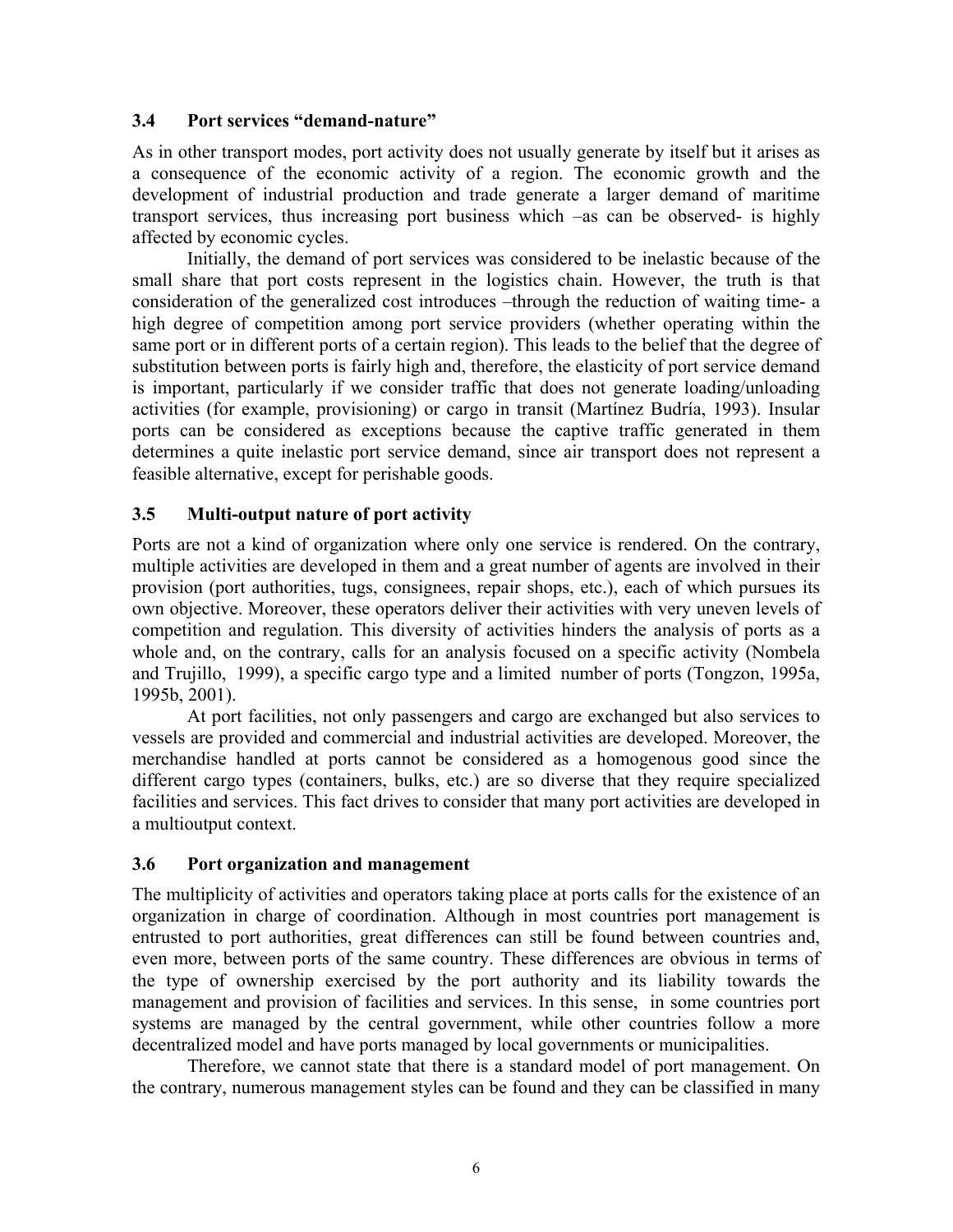different ways. The literature on port economics generally recognizes two models of port authority (Goss, 1990; Heaver, 1995):

- Comprehensive. Under this model, the port authority provides and keeps direct responsibility for all port facilities and services. Independent operators are banned from performing any activity at these ports, although sometimes they are allowed to carry out minor tasks, such as garbage collection.
- Landlord. According to this model, the role of port authorities is limited to provision and maintenance of basic infrastructure (berths, roads, etc.) and essential services (for example, security), while the rest of the services (cargo handling, tug services, etc.) are rendered by third-party enterprises -owners of the port superstructure-- whether public or private. Nowadays, ports tend to adopt this type of organization. For instance, Buenos Aires, Rotterdam and Spain.

Other authors, such as Baird (1995) and Juhel (1997), introduce a new modality, so we can distinguish three types of ports: landlord (as classified above), services (sharing the characteristics of comprehensive ports) and tool. This last new category consists of an intermediate case between comprehensive and landlord ports. That is to say that in these ports, the port authority not only owns and manages the infrastructure but also the superstructure. Port services are provided by firms, under license and concession agreements. Some authors believe that tool ports represent a variation of landlord ports. For example, we can mention the ports of Antwerp (Belgium) and Seattle (United States).

 The Spanish port system is landlord port and hence the analysis provided focuses on this particular mode of organization.

## **4 Methodology**

The main contribution of this paper to the earlier approaches applied to the port sector, is the fact that it deals with the multi-output nature of the port activity with a parametric approach whose main feature –as compared to the DEA- is to allow separation of the effect caused by random exogenous factors from technical efficiency. To be able to do so, we also need to rely on a distance function.

## **4.1 The distance function**

The distance function, introduced by Shephard (1953, 1970), allows estimation of the relative efficiency of firms in relation to the technological frontier described by the distance function. The reason behind the selection of this function lies in the advantages it presents over the other methods of frontier estimation. Regarding these advantages, we can mention the following, among others:

• It allows capturing multi-output processes. This cannot be achieved with a production frontier and it would require the use of a cost frontier, in which case it would be necessary to admit the assumption of cost minimization and to know input prices. This feature is particularly relevant for the study of the port sector because of the diversity of activities developed at ports. Moreover, even if the study focuses on a specific activity, such as port infrastructure services, it is important to bear in mind that said infrastructure is used not only by different types of merchandise but also by passengers.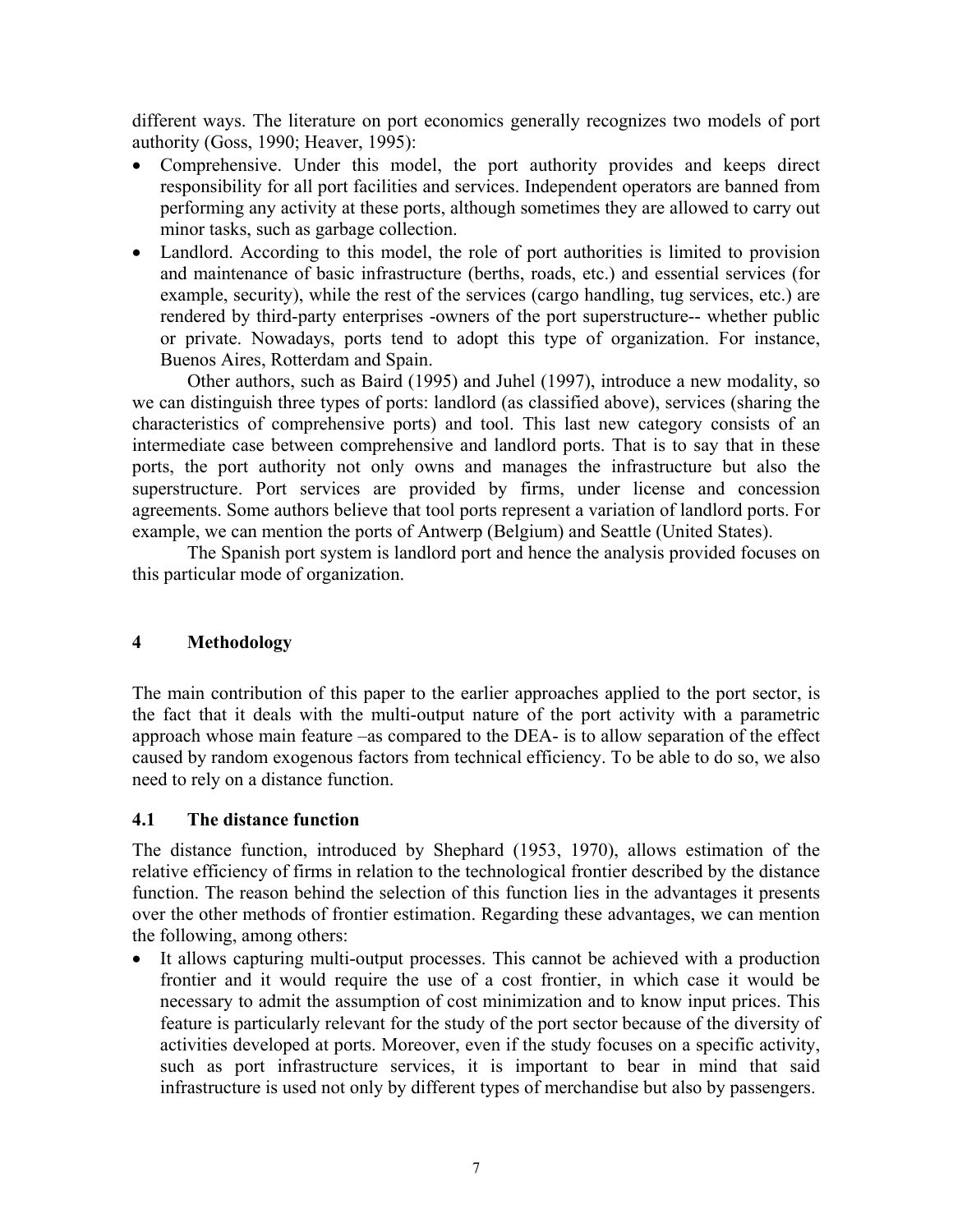- It does not require the use of optimizing assumptions. The validity of the cost minimization assumption has been very much challenged in the context of public or regulated firms. In the port sector, Coto et al. (2000) prove that such hypothesis is not met. Therefore, when analyzing the port sector it is very useful to apply a technique that does not impose an optimizing behavior on the firm.
- It only uses physical data and, therefore, it is not necessary to have information on outputs or factor prices. As in other regulated sectors, the literature on ports also agrees on the difficulty of getting reliable prices (for example, effects of subsidies of the European Union on input prices). In addition to this problem, the study of the Spanish port system encounters additional difficulties derived from the change in the accounting system that took place in 1992, when it changed from public to private account systems. Consequently, it is impossible to make comparisons of economic data from before and after that year.

Distance functions can be input-oriented or output-oriented. An input-oriented distance function features technology through the minimum equiproportional reduction of the input vector, given an output vector. An output-oriented distance function features technology through the maximum equiproportional expansion of the output vector, given an input vector.

An input-oriented distance function is defined as the largest scalar by which all output factors can be proportionally divided and still the same amount of output be obtained. Mathematically, it is expressed as follows:

$$
D_I(y, x) = \max_{\delta} \{ \delta : x / \delta \in L(y) \}
$$
 (1)

where *y* is the output vector, *x* represents the vector of factors and  $L(y)$  the input set, which defines the group of all inputs *x* that can be used to obtain the output vector *y*.

A value of  $D_l$  equal to one reveals that production is efficiently carried out, whereas a value of  $D_l$  greater than one will indicate the degree of technical efficiency achieved.

On the other hand, an output-oriented distance function is defined as the smallest scalar by which all outputs can be proportionally divided, using the same level of productive factors. Formally, it is defined as follows:

$$
D_{0}(y,x) = \min_{\mu} \{ \mu : y / \mu \in P(x) \}
$$
 (2)

where  $P(x)$  is the output set, which represents all output vectors  $y$  that can be obtained using the input vector *x*.

If the value of  $D<sub>O</sub>$  equals the unit, it evidences technical efficiency of the producer, while a value smaller than one shows the degree of technical efficiency achieved.

Distance functions are required to meet the properties shown in table 1 (for more details see Färe and Primont, 1995).

| Input-oriented                   | <b>Output-oriented</b>            |
|----------------------------------|-----------------------------------|
| Homogeneous of degree 1 in input | Homogeneous of degree 1 in output |
| Non-increasing in output         | Non-increasing in input           |
| Quasi-convex in output           | Quasi-concave in input            |
| Non-decreasing in input          | Non-decreasing in output          |

## **Table 1: Properties of distance functions**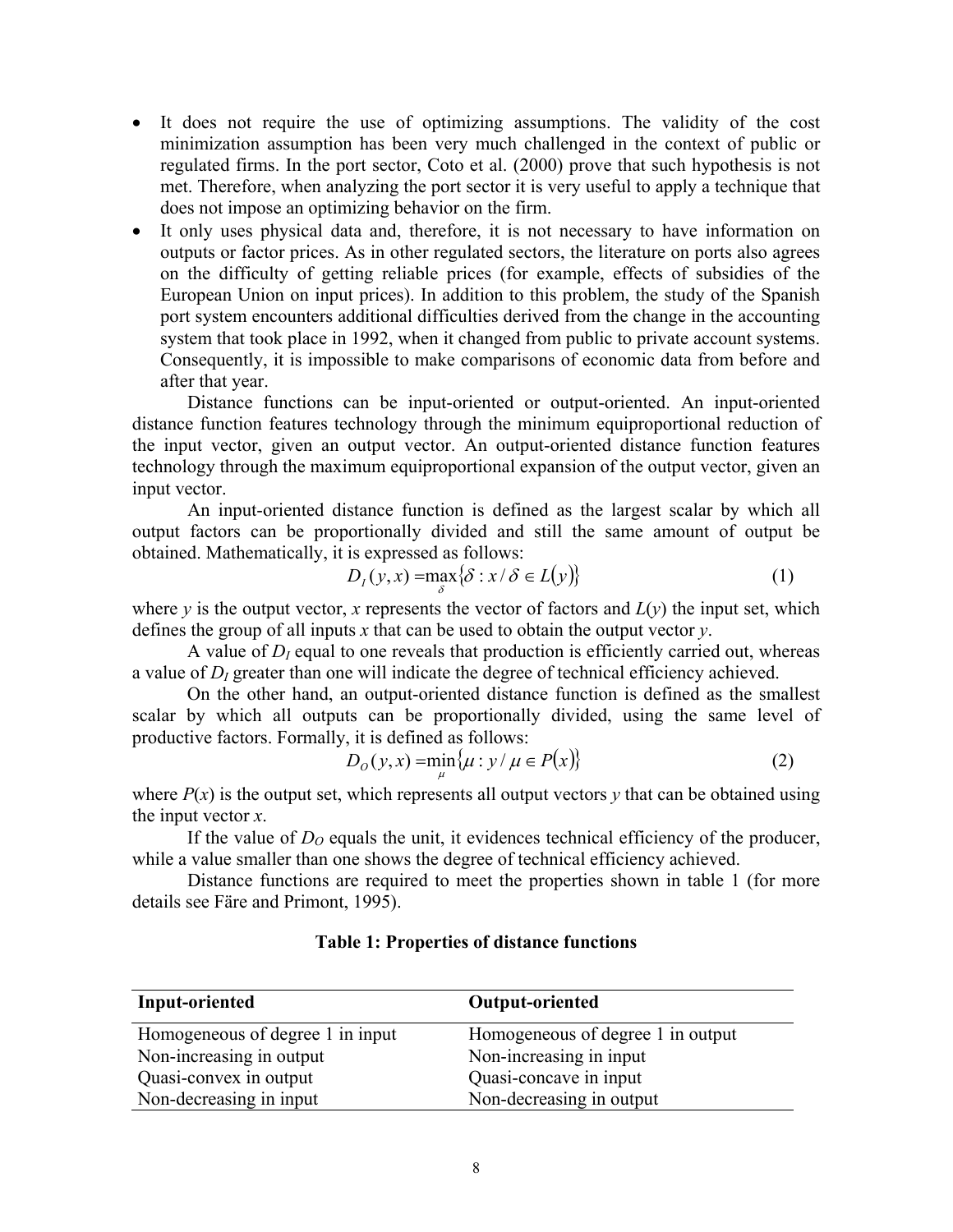| Concave in input                                 | Convex in output                                 |
|--------------------------------------------------|--------------------------------------------------|
| Dual of cost function                            | Dual of income function                          |
| $D_I(y,x) \geq 1$ , if $x \in L(y)$              | $D_O(x,y) \leq 1$ , if $y \in P(x)$              |
| $D_I(y,x)=1$ , if x is on the frontier of $L(y)$ | $D_O(x,y)=1$ , if y is on the frontier of $P(x)$ |

The analysis of the conditions under which port authorities develop their activities led us to the estimation of an output-oriented distance function. This is because in the provision of infrastructure services, port authorities have some power to decide on the production level through the use of two mechanisms: commercial policies and concessions. The port authorities also perform a significant amount of marketing for their services and facilities to attract new traffic. The commercial policies complement these efforts with tariff discounts offered within limits allowed. Furthermore, as long as port authorities decide on the type of firm that can operate at the different ports, they are also deciding on the ships and goods that will be handled. For instance, a port intended to attract fish to be processed needs that freezing companies be established there, and the final decision on that is subject to the port authority's board of directors.

Considering this capacity to influence output, port authorities encounter certain difficulties in adjusting the productive factors used in the provision of infrastructure services, basically: berths, area and labor. The first two are quasi-fixed factors that, due to their indivisibility nature, find it difficult to adapt to the changes in production, especially if the change is a decline. Furthermore, although investment decisions are taken by the board of directors of each port authority, the truth is that these decisions are coordinated by the State Ports (*Puertos del Estado*), which has a decision margin to allow or limit the finance for the construction of those infrastructure works. As for the labor factor, it is generally made up of officers and thus the difficulty of making adjustments, particularly when the number needs to be reduced.

#### **4.2 The functional form**

The empirical application of a distance function calls for the definition of an appropriate functional form. It is desirable that the functional form present the following advantages: it must be flexible, it must be easy to calculate and, lastly, it must allow imposition of the homogeneity condition. The translogarithmic functional form (hereinafter translog) meets these conditions and this is the reason why, at present, most authors use it in all research fields. It consists of a flexible functional form that provides a local second-order approximation to an unknown functional form. In other words, no *a priori* restrictions about production technology are assumed and, thus, the criticisms associated with some restrictive properties of the Cobb-Douglas function are overcome.

For all these reasons, this work estimates a translog distance function that, when output-oriented, can be expressed as follows:

$$
\ln D_O = \alpha_0 + \sum_{\substack{m=1 \ k-1}}^M \alpha_m \ln y_{mit} + 1/2 \sum_{m=1}^M \sum_{n=1}^M \alpha_{mn} \ln y_{mit} + \sum_{k=1}^K \beta_k \ln x_{kit} + 1/2 \sum_{k=1}^K \sum_{l=1}^K \beta_{kl} \ln x_{kit} \ln x_{lit} + \sum_{k=1}^K \sum_{m=1}^M \delta_{km} \ln x_{kit} \ln y_{mit} + \sum_{h=1}^H \gamma_t f_t + \varepsilon_{it}
$$
\n(3)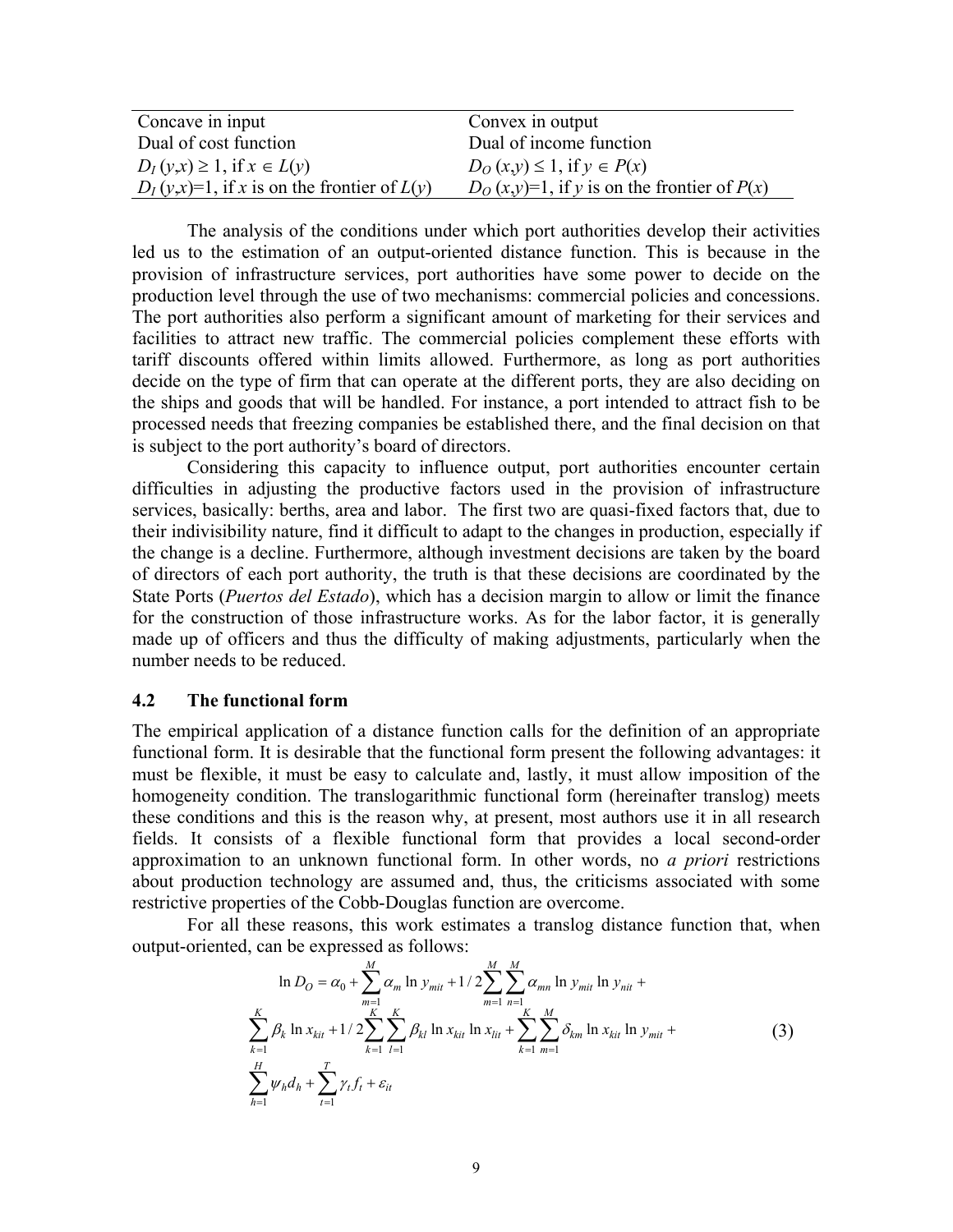where *y* is a vector of *M* outputs, *x* is a vector of *K* factors, *i* relates to the *i-th* firm, *t* relates to the time trend, *h* refers to the environmental variables,  $\Psi_t$  is the coefficient of the environmental dummy variables *d*,  $\gamma_t$  is the coefficient for the time *dummy f* and  $\varepsilon_{it}$  is an error term which is discussed later. Variables are expressed in relation to their deviation from the geometric mean; therefore, the estimated coefficients can be construed as elasticities at the sample mean.

#### **4.3 Homogeneity of degree 1 in outputs**

In order to determine the frontier,  $D<sub>O</sub>$  needs to be equal to the unit and, in that case, the term on the left of the equation, according to the neperian logarithm, will equal zero. Consequently, it is necessary that outputs meet the homogeneity condition of degree 1 so the following restrictions are verified:

$$
\sum_{m=1}^{M} \alpha_m = 1 \; ; \qquad \sum_{m=1}^{M} \alpha_{mn} = 0 \; ; \qquad \sum_{k=1}^{K} \delta_{km} = 0 \tag{4}
$$

The symmetry conditions requires:  $\alpha_{mn} = \alpha_{nm}, \beta_{kl} = \beta_{lk} y \delta_{kl} = \delta_{lk}$ 

Following Lovell et al. (1994), this condition has been imposed by normalizing the distance function with one of the outputs.<sup>1</sup> This starts from the assumption that homogeneity implies that:

$$
D_O(x, wy) = wD_O(x, y)
$$
\n(5)

for any  $w > 0$ . The output chosen does not influence the results (Cuesta and Orea, 2002).

If in a translog distance function any output is chosen, say  $y_M$ , so that  $w = 1/y_M$ , the following expression results:

$$
\ln(D_0/y_M) = \alpha_0 + \sum_{m=1}^{M-1} \alpha_m \ln y^*_{mit} + 1/2 \sum_{m=1}^{M-1} \sum_{n=1}^{M-1} \alpha_{mn} \ln y^*_{mit} \ln y^*_{mit} +
$$
  

$$
\sum_{k=1}^K \beta_k \ln x_{kit} + 1/2 \sum_{k=1}^K \sum_{l=1}^K \beta_{kl} \ln x_{kit} \ln x_{lit} + \sum_{k=1}^K \sum_{m=1}^K \delta_{km} \ln x_{kit} \ln y^*_{mit}
$$
 (6)

where  $y^*_{mit} = y_{mit}/y_{mit}$ . Note that when  $y_{mi} = y_{Mi}$ , the ratio  $y^*_{mi}$  is equal to 1 so that its logarithm is equal to zero. This is why the sum where they intervene always has one less term (*M*-1).

Equation (6) can thus be rewritten as:

$$
\ln(D_O/y_M) = TL(x_{it, y_{it}}/y_{Mit}, \alpha, \beta, \delta)
$$
\n(7)

yielding the final expression:

<u>.</u>

$$
-\ln(y_{\text{Mit}}) = TL(x_{it, y_{it}}/y_{\text{ Mit}}, \alpha, \beta, \delta) - \ln(D_O)
$$
\n(8)

In equation (8), the  $-h(D<sub>O</sub>)$  term can be interpreted as an error term which captures the technical inefficiency.

<sup>&</sup>lt;sup>1</sup> This methodology has been applied in some empirical papers (Coelli and Perelman, 1999, 2000; Morrison et al. 2000; Orea, 2002, among others).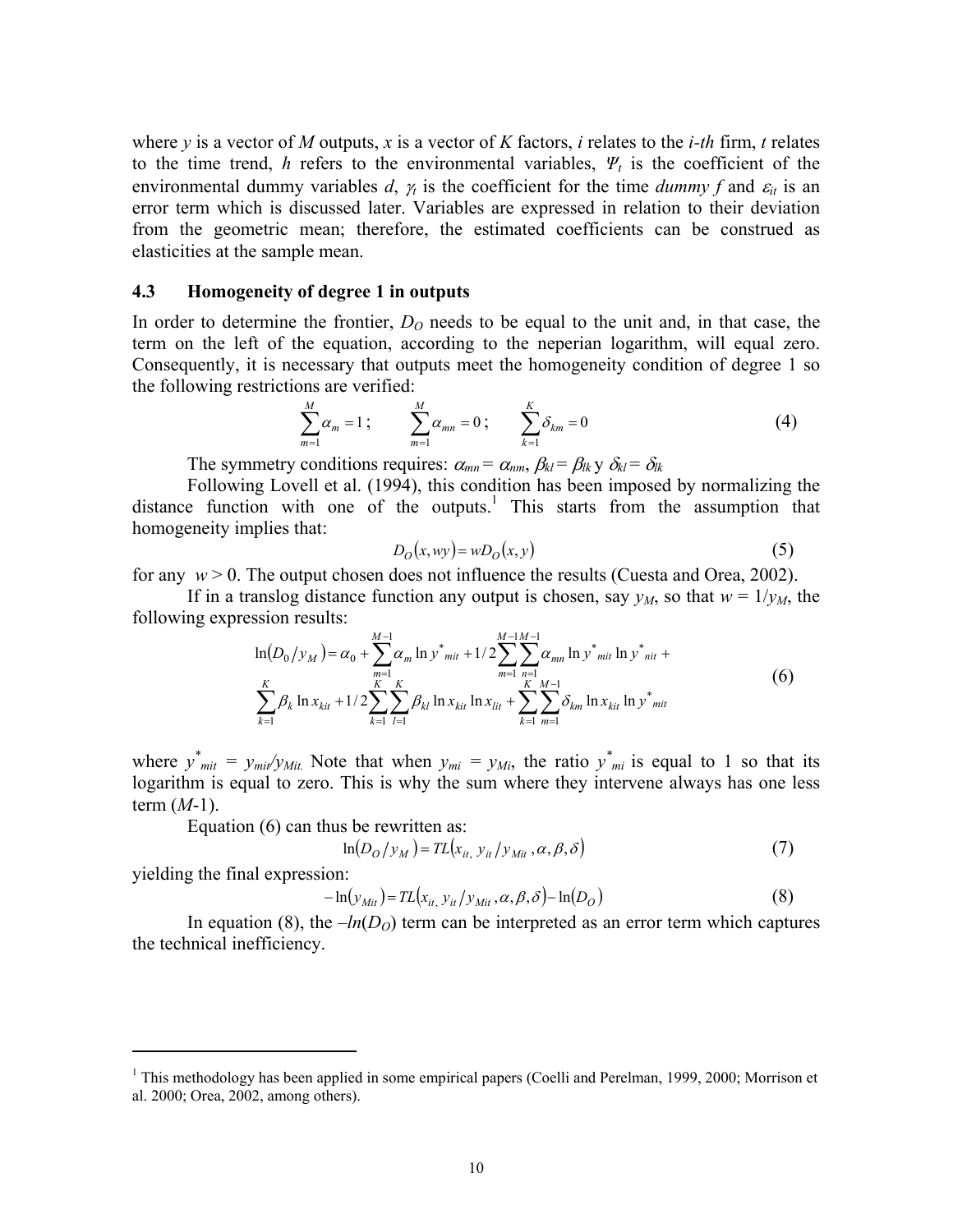### **4.4 Structure of the error terms**

The distance function estimated is stochastic. For the purpose of estimating equation 8, it is necessary to determine the random disturbance term. We applied the methodology developed by Battese and Coelli (1988) for panel data and apply an additive term as suggested by Cuesta and Orea (2002), to account for the fact that we are estimating an output oriented distance function. The error terms thus has the following form:

$$
v_{it} + u_i \tag{9}
$$

where,  $v_{it}$  is a symmetrical error term, iid with a zero average (which represents the random variables un-controllable by the operator) and  $u_i$  is a one-sided negative error term (which measures the technical inefficiency of each operator that is constant over time) and is distributed independently of *vit*.

Applied to the distance function, this yields

$$
-\ln(y_{\text{Mit}}) = TL(x_{it, y_{it}}/y_{\text{Mit}}, \alpha, \beta, \delta) + v_{it} + u_i
$$
\n(10)

This equation can be estimated by the maximum likelihood method which requires distributional assumptions on the random shock. This assumes that  $v_{it}$  follows a  $N(0, \sigma_v^2)$ distribution and  $u_i$  follows a  $\left| N(0, \sigma_u^2) \right|$  distribution (Ritter y Simar, 1997).

This model thus assumes that the inefficiency effects are constant over time. To be able to assess the effects of policy changes on inefficiency levels, we structured the time horizon in 3 periods and considered the port authorities to be independent across periods. The three time periods are: (i) before the reform (1990-1992), (ii) after the first reform (1993-1997) and (iii) after the second reform (1998-2002). This way any change resulting from reform can be assessed within the period.

## **5 The estimation**

## **5.1 The data2**

<u>.</u>

The heterogeneity of activities developed at ports and the diversity of commodities handled suggests narrowing the study to a limited number of ports and a specific type of cargo. Following the foregoing recommendation, this study centers its analysis on Spanish ports particularly relevant from the point of view of container traffic.

Statistical information has been gathered from the data published annually by port authorities in their Annual Reports. Furthermore, information from the Statistical Yearbooks released by State Ports –the central agency entrusted with the coordination of the Spanish port system- has been used. Whenever anomalies or discrepancies were encountered, we resorted directly to the source and asked for additional clarifications whether in person or on the phone- from the people responsible of each field.

The ports included in the sample coincide with the major commercial ports of the country and capture a broad typology of ports: insular ports (with high level of captive traffic), hub ports (relevant at the international level for their importance as merchandise distribution centers, such as the Port of Algeciras), and different specializations (for instance, Santa Cruz de Tenerife and Bilbao in liquid bulks, Alicante in dry bulks, etc). Furthermore, all waterfronts of the Spanish coastline are represented by the ports selected.

 $2^2$  For more details about the data and variables see González, M. (2004).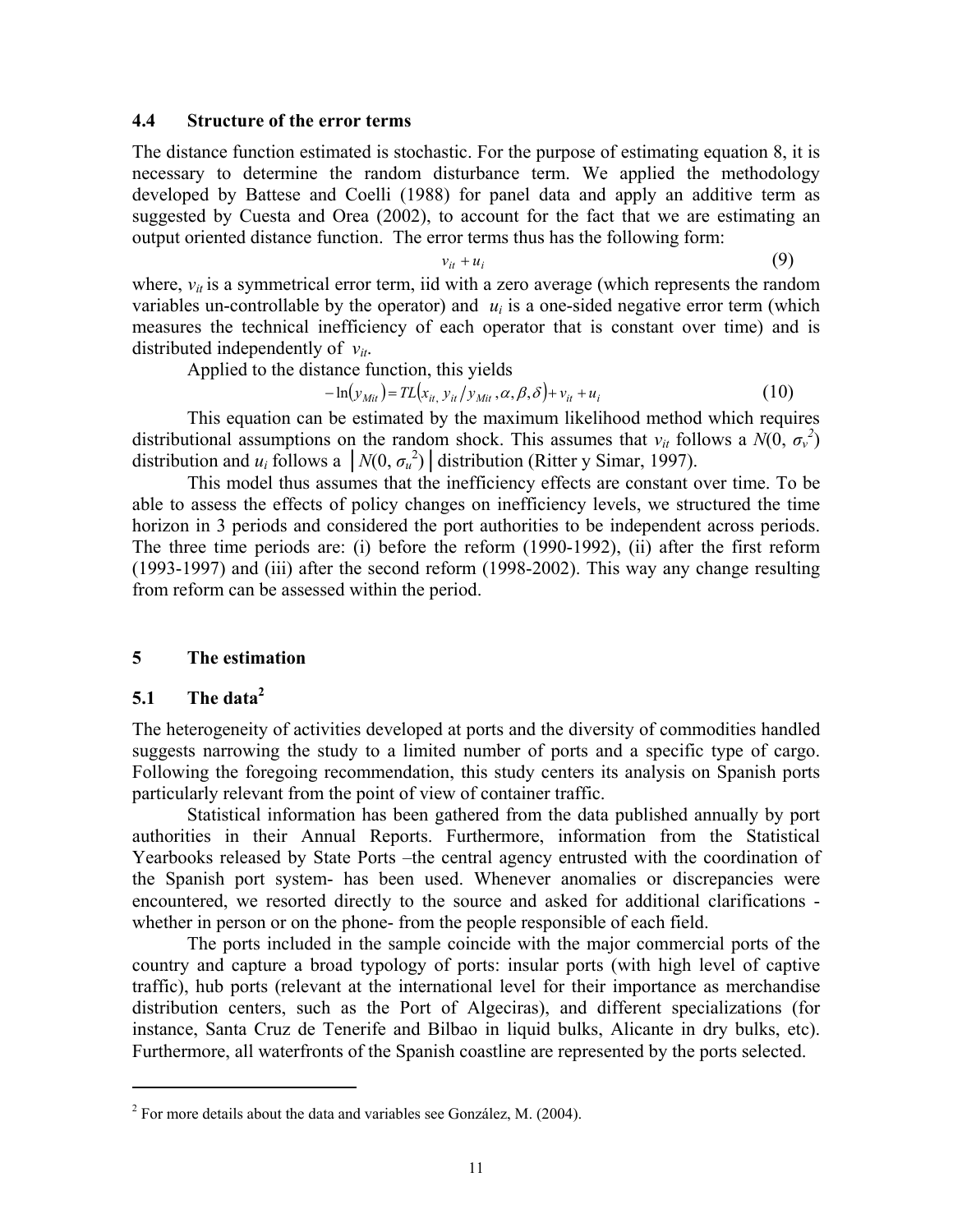The time period under analysis covers from 1990 to 2002, and this allows the analysis of the effects that the modifications to the port system carried out in the 1990s had on the efficiency of each of the ports in particular and the port system in general.

The unit for analysis is the port authority, which can be in charge of one or more ports, as is the case of port authorities from the Balearic Islands (Palma de Mallorca, Alcudia, Mahón, Ibiza and Cala Sabina), Alicante (Alicante and Torrevieja<sup>3</sup>) Valencia (Valencia, Gandía and Sagunto), Las Palmas (Las Palmas, Arrecife and Puerto del Rosario), and Santa Cruz de Tenerife (Santa Cruz de Tenerife, Los Cristianos, San Sebastián de La Gomera, Santa Cruz de La Palma and La Estaca).

More than 70% of the ships going through Spanish ports fall under the control of the nine port authorities in the sample (Algeciras, Alicante, Baleares, Barcelona, Bilbao, Las Palmas, Santa Cruz de Tenerife, Valencia and Vigo). These sample authorities also handle 96% of container traffic, all of which evidences the high concentration of this kind of traffic.

To describe port technology, we have used three variables representing the port output (cargo, passengers and charges) and three productive factors (work, berths and area). In addition, we have also considered two factors that influence the environment of port authorities: the geographic location of ports (mainland and island ports) and the refineries near the port. All these variables are detailed below.

## **5.1.1 The output**

<u>.</u>

Table 2 shows the mean values for the main outputs considered in this paper. We have already explained the need to properly reflect the nature of the port output in its multiple dimensions. **Cargo** represents the most immediate and important source of revenue for port authorities, distinguishing between containers, liquid bulk and other merchandises.<sup>4</sup> Although we could have considered different cargo types, problems related to the degree of freedom together with the need to include other types of products motivated us to measure merchandise in global terms, that is to say in tonnes of dry or liquid bulk, general cargo (including containers), fresh fish, supplies (fuel, water and ice) and local traffic.

Another variable expressing the output of infrastructure provided by port authorities is the number of **passengers**. Many of the passengers visiting Spanish ports choose the selected ports. In this sense, although at the beginning of the period the analyzed ports handled 58% of the passengers; in 2002 the percentage grew to 78%.

<sup>&</sup>lt;sup>3</sup> In 2000 the Port of Torrevieja was transferred to Generalitat Valenciana.

<sup>&</sup>lt;sup>4</sup>Operating revenue mostly arise from the services provided to ships and merchandise. The cargo arrives at ports in vessels and, therefore, these two elements are very much correlated. Actually, they constitute two alternative ways of measuring the same output.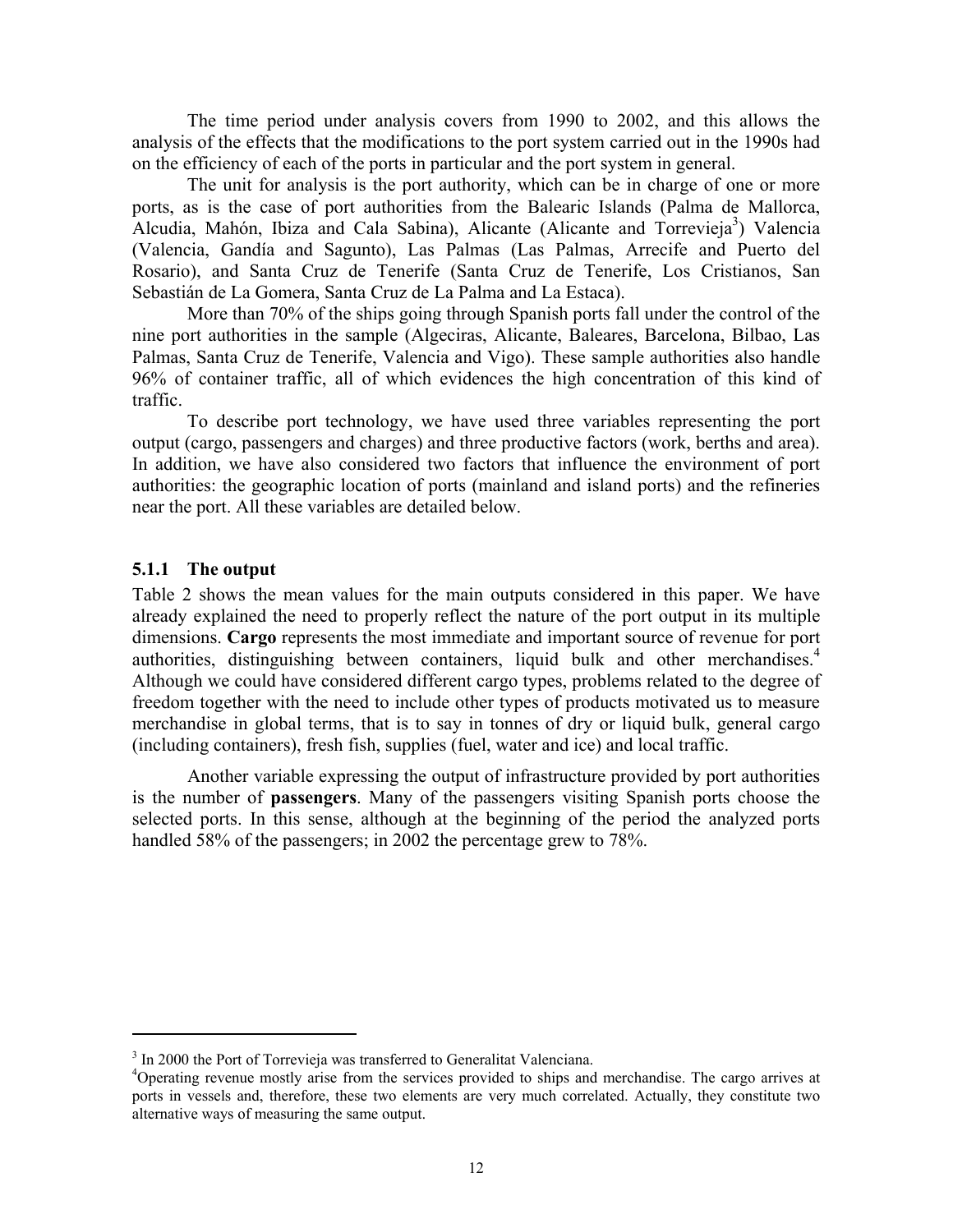| <b>Port Authority</b> | <b>Containers</b><br>(tonnes) | <b>Liquid bulk</b><br>(tonnes) | <b>Other Cargo</b><br>(tonnes) | <b>Passangers</b><br>(number) |
|-----------------------|-------------------------------|--------------------------------|--------------------------------|-------------------------------|
| B. Algeciras          | 14,209,958                    | 7,356,611                      | 7,722,807                      | 3,800,291                     |
| Alicante              | 625,242                       | 385,326                        | 1,610,922                      | 185,242                       |
| <b>Baleares</b>       | 1,481,024                     | 2,653,233                      | 5,019,041                      | 3,153,879                     |
| Barcelona             | 8,614,954                     | 8,233,942                      | 7,558,250                      | 1,239,828                     |
| Bilbao                | 3,233,316                     | 4,076,144                      | 10,581,053                     | 104,084                       |
| Las Palmas            | 3,854,494                     | 3,601,112                      | 5,265,526                      | 985,888                       |
| S.C. Tenerife         | 2,292,871                     | 7,792,254                      | 4,580,726                      | 3,609,534                     |
| Valencia              | 9,214,198                     | 1,513,538                      | 7,861,188                      | 246,620                       |
| Vigo                  | 964,664                       | 409,051                        | 2,161,053                      | 1,350,561                     |

**Table 2: Output means per port authority: 1990-2002** 

Source: Own elaboration from data from Puertos del Estado (some years).

### **5.1.2 The factors**

In order to perform their function as infrastructure service providers, port authorities use three productive factors (see table 3 for a quantitative summary). First, they employ the **labor** factor, approximated by the mean number of employees of port authorities, where not only administrative staff is included but also more specialized technical employees. The nature of the activities performed by this productive factor (supervision of port facilities, control of port operations, port promotion, management of garbage, etc.) makes labor a very important resource.

Another important factor consists of the **berths** necessary for ships' docking. Berths have been measured in linear meters and we have considered not only the berths owned by port authorities but also by private people (for example, shipyards). Only those berths not reaching a 4-meter depth have been excluded since they are places basically intended for water-sports activities.

Finally, the third factor is the **land area or surface** that has been measured in square meters and includes warehouses, roads and the rest (gardens, buildings, etc.). This area encompasses all port facilities, i.e. property owned by port authorities as well as property assigned under administrative concessions to port companies.

| Table 3: Factor means per port authority: 1990-2002 |               |                  |             |
|-----------------------------------------------------|---------------|------------------|-------------|
| <b>Port Authority</b>                               | <b>Berths</b> | <b>Surface</b>   |             |
|                                                     | (meters)      | (squared meters) | (employees) |
| B. Algeciras                                        | 10,239        | 2,486,245        | 282         |
| Alicante                                            | 5,591         | 1,115,208        | 153         |
| <b>Baleares</b>                                     | 16,470        | 1,545,945        | 279         |
| Barcelona                                           | 19,976        | 7,404,316        | 487         |
| <b>Bilbao</b>                                       | 16,473        | 1,830,255        | 374         |
| Las Palmas                                          | 16,335        | 2,535,582        | 297         |
| S.C. Tenerife                                       | 15,361        | 1,837,463        | 207         |
| Valencia                                            | 11,628        | 4,355,749        | 369         |
| Vigo                                                | 9,376         | 1,834,232        | 239         |

**Table 3: Factor means per port authority: 1990-2002** 

Source: Own elaboration from data from Puertos del Estado (some years).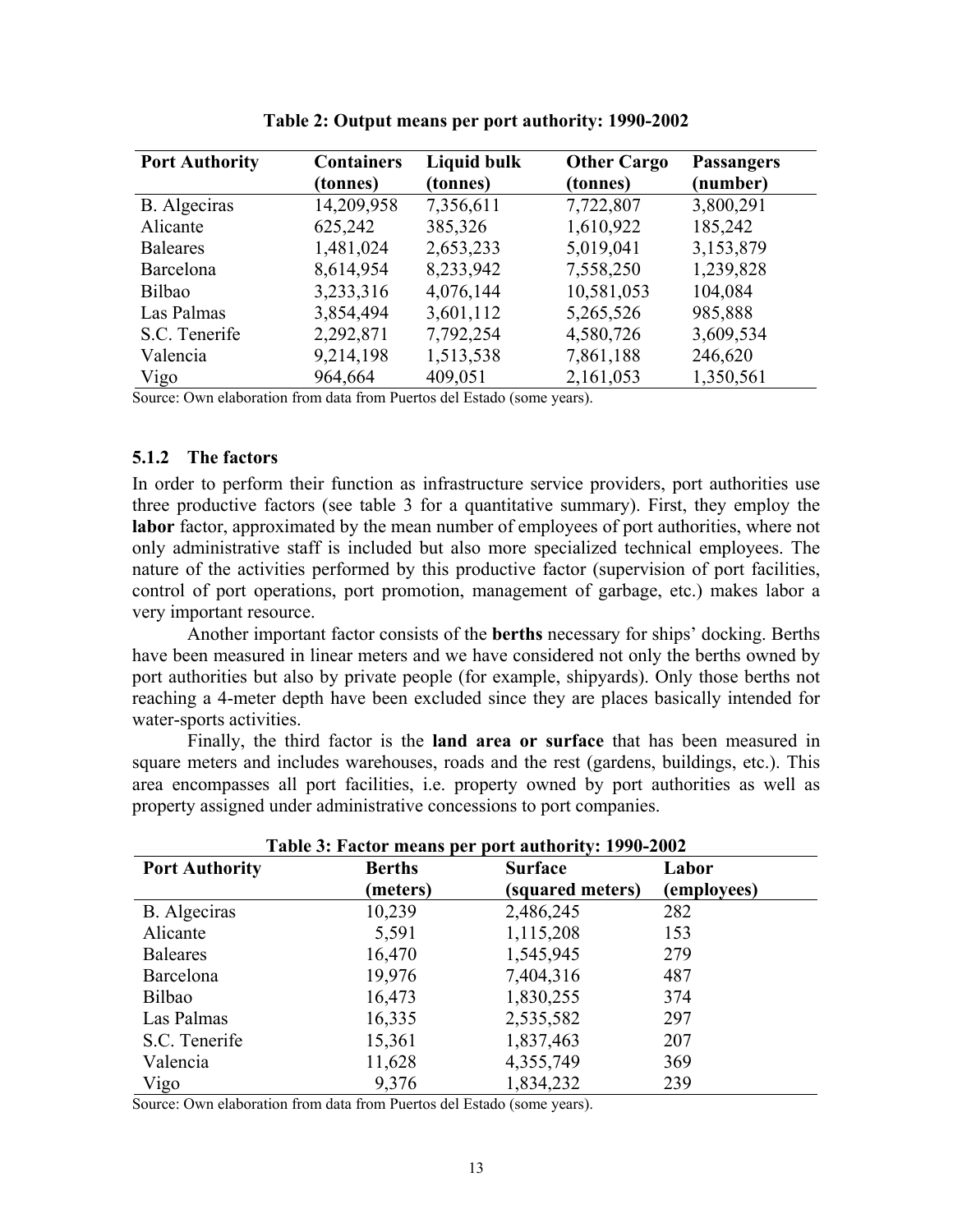## **5.1.3 Technical change**

During the period covered here, several policy changes have taken place with a significant influence on the sector. This included regulatory changes, economic booms, a liberalization of maritime cabotage within the European Union, changes in the ship building technology, and technological changes in the handling equipment to address the large expansion in container traffic. These effects are accounted for by a time dummy for each year covered by the sample. This allows us to capture the effect of factors which influence all port equally at different points in time.

## **5.1.4 Environmental variables**

Occasionally, some specific factors may influence the production activities without any possible interference from the port authorities. These include geographical location, the degree of competition in the sector, the type of ownership, etc. The following are the main factors to account for differences in the port environment.

The first variable is the existence of **oil refineries.** This will influence the statistics on liquid bulk. A dummy was thus introduced to account explicitly for the oil refineries in Algeciras, Bilbao and Santa Cruz de Tenerife.

 The second dimension is the geographic location of the ports. Some ports are on islands and some others serve the mainland. Captive shippers are more common in island ports than in the others and this may influence the incentive for efficiency as suggested by Suykens (1986). This is taken into consideration by creating a dummy variable for the island ports (Baleares, Las Palmas and Santa Cruz de Tenerife).

 Another factor is the change in the economic regulation of the sector that took place during the 1990´s. Since, in fact, there were three main regulatory changes, we divided the sample period into three and estimate the model as if the port authorities were different business units in each one of the three periods. This allows us to assess the impact on efficiency of the specific regulatory changes on each one of the ports individually and on each period.

## **5.2 The results**

Table 4 shows the main results obtained with the output oriented distance function estimated by maximum likelihood. The output distance function is well behaved. It can be noted that first-order parameters present the expected signs and, in addition, they are significant. In other words, the parameters of output variables are positive and, thus, indicate that distance from the frontier increases when production grows (remember that the output-oriented distance function takes a value between zero and one). On the contrary, input parameters are negative, evidencing that if inputs increase, for a given output level, the distance will be reduced.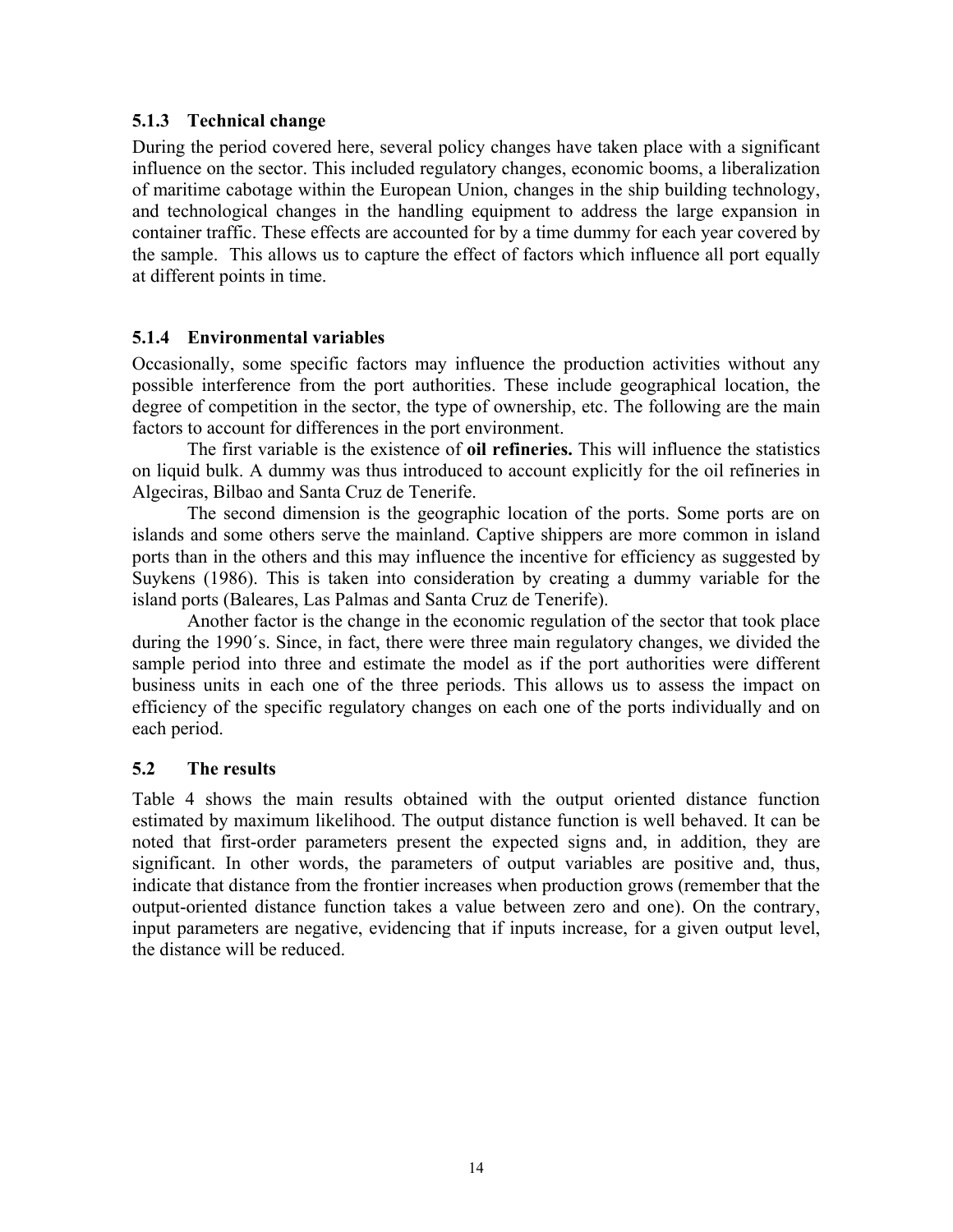## **Table 4: Parameters estimated**

| Variable                                      | Coefficient            | t-test                 |
|-----------------------------------------------|------------------------|------------------------|
| Constant                                      | 0.4807                 | 6.4365                 |
| $L(p$ assenger $)$                            | 0.1636                 | 6.7103                 |
| L(container)                                  | 0.2454                 | 5.1408                 |
| L(liquid bulk)                                | 0.1051                 | 2.9630                 |
| $L$ (other goods)                             | 0.4860                 | 8.3225                 |
| L(berth)                                      | $-0.3658$              | $-2.6851$              |
| $L$ (superface)                               | $-0.2564$              | $-4.0244$              |
| L(labor)                                      | $-0.7728$              | $-6.4832$              |
| $L(passenger)$ . $L(passenger)$               | 0.0399                 | 3.1733                 |
| L(container).L(container)                     | $-0.0343$              | $-2.0676$              |
| L(liquid bulk). L(liquid bulk)                | $-0.0573$              | $-2.0180$              |
| $L(\text{other goods}).L(\text{other goods})$ | $-0.8545$              | $-6.6035$              |
| L(berth). L(berth)                            | $-2.0697$              | $-4.1460$              |
| $L(surface)$ . $L(surface)$                   | $-1.2459$              | $-4.1467$              |
| L(labor).L(labor)                             | $-0.7509$              | $-0.9870$              |
| L(passenger).L(container)                     | $-0.420$               | $-0.9154$              |
| L(passenger). L(liquid bulk)                  | $-0.766$               | $-7.3477$              |
| L(passenger).L(othergoods)                    | 0.1787                 | 3.9464                 |
| L(passenger) L(berth)                         | 0.3250                 | 3.7631                 |
| $L(passenger)$ . $L(surface)$                 | 0.0160                 | 0.2619                 |
| L(passenger) L(labor)                         | $-0.0633$              | $-0.5816$              |
| L(container). L(liquid bulk)                  | $-0.0283$              | $-0.4953$              |
| L(container).L(other goods)                   | 0.4135                 | 3.0858                 |
| $L$ (container). $L$ (berth)                  | 0.1501                 | 0.7542                 |
| L(container).L(surface)                       | 0.5119                 | 2.6059                 |
| L(container).L(labor)                         | $-0.0489$              | $-0.2214$              |
| $L(liquid bulk) \cdot L(other goods)$         | 0.2622                 | 3.7325                 |
| L(liquid bulk). L(berth)                      | 0.4988                 | 4.9583                 |
| L(liquid bulk).L(surface)                     | $-0.1723$              | $-2.3369$              |
| L() L(labor)                                  | $-0.1941$              | $-1.8283$              |
| L(other goods).L(berth)                       | $-0.9739$              | $-5.1843$              |
| $L(\text{other goods}).L(\text{surface})$     | $-0.3557$              | $-2.0589$              |
| $L(\text{other goods}).L(\text{labor})$       | 0,064                  | 1.5303                 |
| L(berth). L(surface)                          | 0,816                  | 3.1361                 |
| L(berth).L(labor)                             | 0.4278                 | 1.1188                 |
| $L(surface)$ . $L(labor)$                     | 0,913                  | 1.0311                 |
| D 1991                                        | 0.0149                 | 0.4332                 |
| D 1992                                        | $-0.0081$              | $-0.2045$              |
| D 1993                                        | 0.0783                 | 1.6553                 |
| D 1994                                        | $-0.0592$              | $-1.1537$              |
| D 1995                                        | $-0.2107$              | $-3.6525$              |
| D 1996                                        | $-0.2862$              | $-4.6233$              |
| D 1997                                        | $-0,3158$              | $-4.9503$              |
| D 1998                                        | $-0,3845$              | $-5.7436$              |
| D 1999                                        | $-0.4828$              | $-7.3343$              |
| D 2000                                        | $-0.5065$              | $-7.4198$              |
| D 2001                                        |                        |                        |
| D 2002                                        | $-0.5089$<br>$-0.5034$ | $-7.3421$<br>$-7.1543$ |
| Localization                                  | $-0.2523$              |                        |
|                                               |                        | $-3.3298$              |
| Refinery                                      | $-0.4868$              | $-7.7359$              |
| Sigma*                                        | 0.0164                 | 3, 2144                |
| Gamma*                                        | 0.7415                 | 7.2053                 |

The coefficients for the time dummies show the effects of factors which evolve over time and influence all the ports simultaneously. These coefficients are significant as of 1995, with the strongest effects taking place over the last 3 years of the total sample period.

The change of the time effects give a measure of the impact of technological change and show how the production function shifts year after year according to the following equation:

$$
CT_{t+1,t} = \gamma_{t+1} - \gamma_t \tag{11}
$$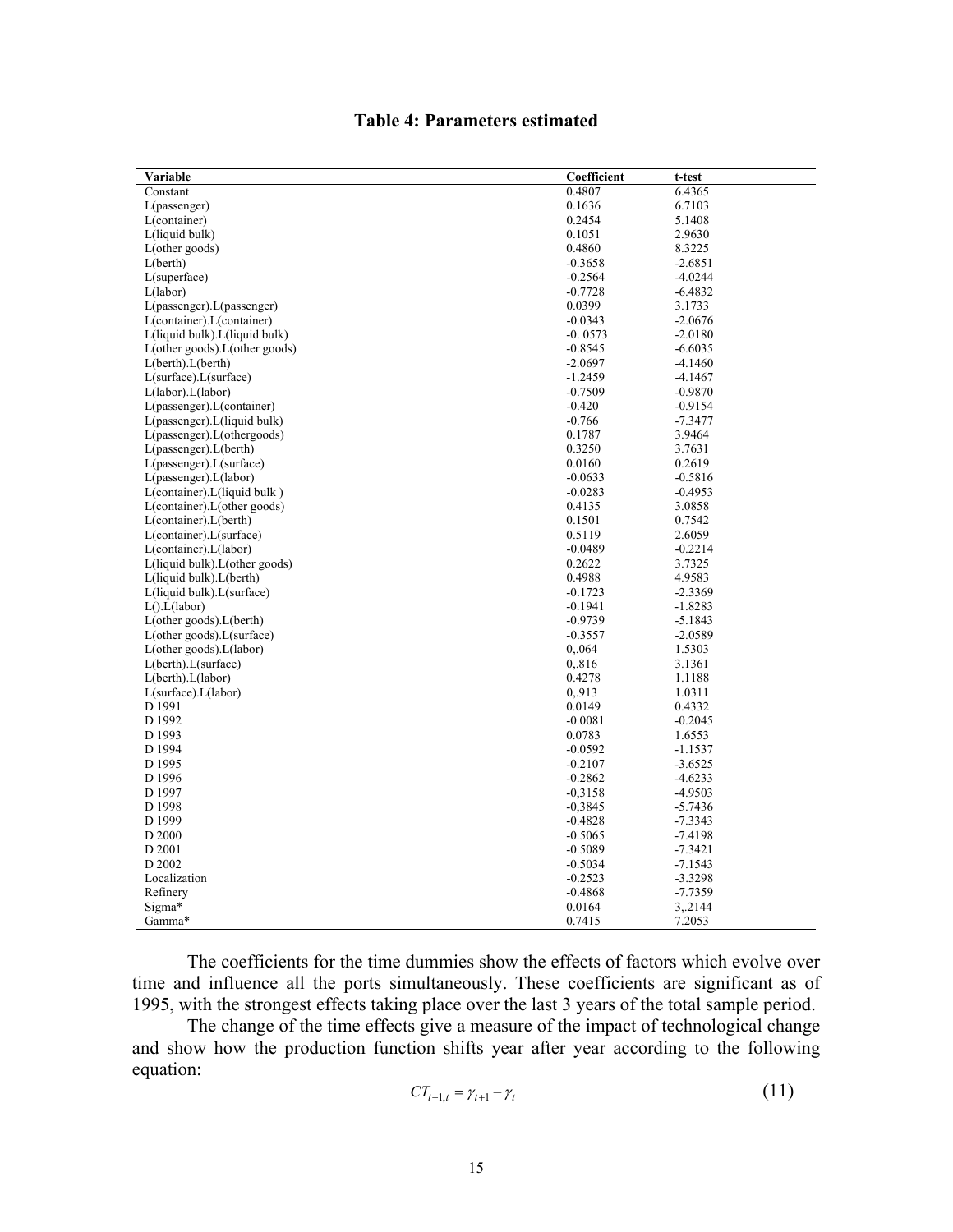A negative value for expression (11) shows technological progress, i.e. a shift outward of the distance function).

Table 5 shows the evolution of results over time. It shows that before the reforms, ports showed little progress and then improvements became impressive with the highest rates right after the first wave of reforms (13.8% and 15.1%). In terms of the 3 periods of interest, the average changes are 0.4% before the fist reform and 6.3% after the first reform and 3.8% after the second one. This is of course influenced by other changes as well, the slow world economy just before 1992, the EU (European Union) liberalization of cabotage in 1993 and other events which have probably mattered more than this methodology can reveal. This implies that these figures have to be used with caution.

| <b>Period</b> | <b>Technological change</b> |
|---------------|-----------------------------|
| 1990-1991     | 0.0149                      |
| 1991-1992     | $-0.0230$                   |
| 1992-1993     | 0.0864                      |
| 1993-1994     | $-0.1375$                   |
| 1994-1995     | $-0.1515$                   |
| 1995-1996     | $-0.0755$                   |
| 1996-1997     | $-0.0296$                   |
| 1997-1998     | $-0.0686$                   |
| 1998-1999     | $-0.0983$                   |
| 1999-2000     | $-0.0237$                   |
| 2000-2001     | $-0.0025$                   |
| 2001-2002     | 0.0056                      |

#### **Table 5: Technological Change**

The regression results also show that the refinery and the location variables matter. They both have a negative and significant coefficient. This means that the island ports as well as the refinery ports benefit from an outward shift of the frontier more than the others (*ceteris paribus*). The refinery effect is however stronger than the island effect (4.9 vs. 2.5).

 Finally, graph 1 shows the technical efficiency in each port for each period with an alphabetical ordering of ports and the digits 1, 2 and 3 corresponding respectively to the first, second and third period of our sample. The graph shows that average technical efficiency for the overall port system was 91.9% during the period with a very strong stability over time and a minor drop in the last period. This suggests that if the reforms have influenced technological change, they have not impacted average technical efficiency. The average technical efficiency per port authority varied form 95.3% for the most efficient (Valencia) to 86.8% for the least efficient (Alicante) and did somewhat fluctuate overtime suggesting an adjustment within ports even if there was no major reranking of port performance. The top performers are Valencia, Bilbao, Bahía de Algeciras, Baleares, and Barcelona while the bottom ports are Las Palmas, Vigo, Santa Cruz de Tenerife and lastly, Alicante.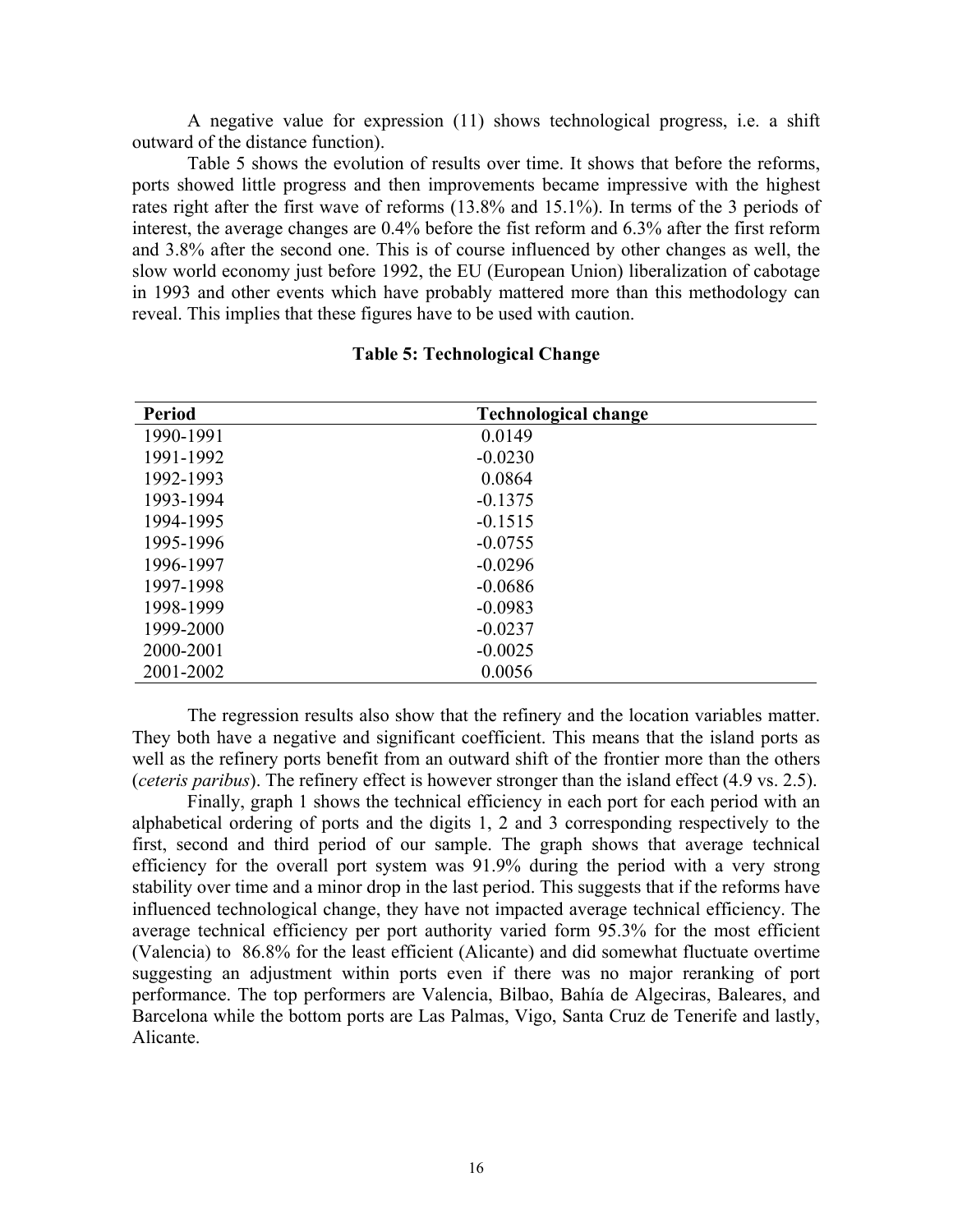**Graph 1: Evolution of technical efficiency across periods and ports** 



Table 6 gives a better sense of the evolution for each port. It shows both the efficiency and the changes over the first and third period. Note that the most efficient one are not necessarily those with the highest growth rates in efficiency, implying that reforms may have been effective at stimulating a catching up of the poor performers.

| <b>Port Authority</b> | 1990-1992 | 1993-1997 | 1998-2002 | Change rate<br>90-92/98-02 |
|-----------------------|-----------|-----------|-----------|----------------------------|
| B. Algeciras          | 0.97      | 0.97      | 0.87      | $-10.57$                   |
| Alicante              | 0.78      | 0.86      | 0.96      | 23.71                      |
| <b>Baleares</b>       | 0.94      | 0.98      | 0.88      | $-5.99$                    |
| Barcelona             | 0.96      | 0.85      | 0.97      | 0.67                       |
| Bilbao                | 0.94      | 0.95      | 0.95      | 0.56                       |
| Las Palmas            | 0.87      | 0.88      | 0.98      | 12.90                      |
| S.C. Tenerife         | 0.95      | 0.89      | 0.84      | $-11.93$                   |
| Valencia              | 0.96      | 0.94      | 0.96      | $-0.40$                    |
| Vigo                  | 0.91      | 0.97      | 0.80      | $-11.94$                   |
| Todas                 | 0.92      | 0.92      | 0.91      | $-0.89$                    |

### **Table 6: Evolution of efficiency per port**

## **6 Concluding comments**

Conceptually, the paper has demonstrated the suitability of using a distance function to measure the technical efficiency of ports and its evolution. This function captures the multioutput nature of the sector without assuming rather implausible assumptions on the economic behavior of port authorities but instead using physical data, which are more reliable than economic data. This represents a novel approach to the estimation of the technical efficiency of ports. Of particular interest is the need to recognize the ability of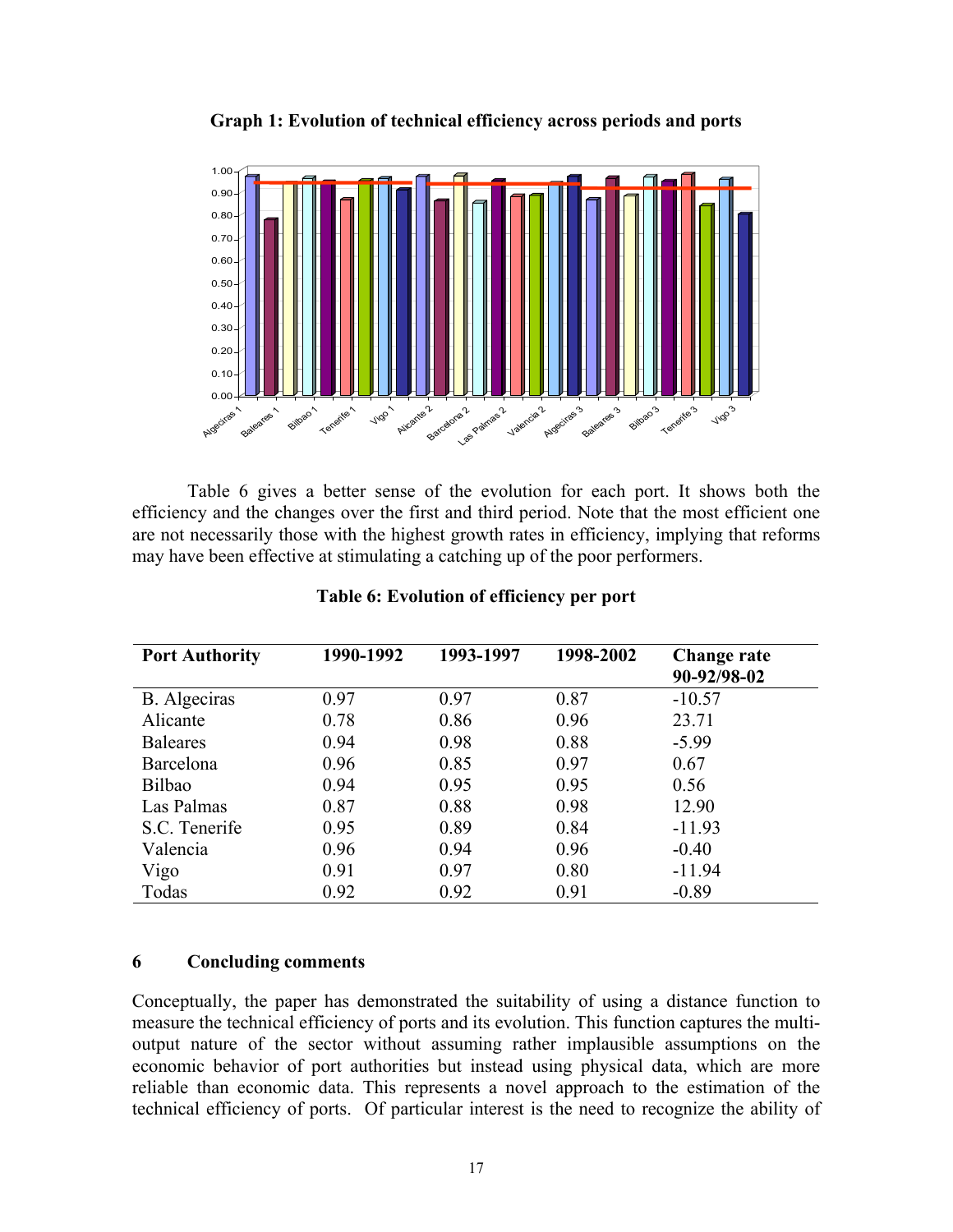port authorities to attract traffic (basically through tariffs), coupled with the difficulty in adjusting inputs (mainly quasi-fixed inputs), which implies that the likely desirable orientation of the distance function is an output-orientation.

Empirically, the paper has shown that the restructuring and the substantial reforms introduced not only changed the conditions for the development of port activities subject to regulation but also led to significant improvements in technological change. Technical efficiency has however not improved in a similar way and has in fact changed little on average. There is however a significant movement of the efficiency within ports over time as a result of reforms.

 These results are particularly relevant in practice because a third wave of reforms has just been implemented and many more changes are expected to come from forthcoming European Union guidelines for the liberalization of port activities with potentially strong influence for container traffic. The results provided here however show that island and mainland ports are likely to be influenced differently if the past is considered to be a valid indication of the future reaction of port authorities to reform.

### **References**

Baird, A. (1995) "Privatization of Trust Ports in the United Kingdom: Review and Analysis of the First Sales", *Transport Policy*, 2: 135-143.

Baños Pino, J., Coto Millán, P. and Rodríguez Álvarez, A. (1999) "Allocative Efficiency and Over-capitalization: an Application", *International Journal of Transport Economics*, XXVI (2): 181-199.

Battese, G.E. and Coelli, T.J. (1995) "A Model for Technical Inefficiency Effects in a Stochastic Frontier Production for Panel Data", *Empirical Economics*, 20: 325-33.

Battese, G.E., and Coelli, T.J. (1988) "Prediction of Firm-Level Technical Efficiencies with a Generalized Frontier Production Function and Panel Data", *Journal of Econometrics*, 38: 387-399.

Bennathan, E. and Walters, A.A. (1979) *Port Pricing and Investment Policy for Developing Countries*, Oxford University Press.

Bonilla, M., Medal, A., Casasús, T. and Sala, R. (2002) "The Traffic in Spanish Ports: an Efficiency Analysis", *International Journal of Economics Transport*, XXIX (2): 215-230.

Chang, S. (1978) "Production Function and Capacity Utilization of the Port of Mobile", *Maritime Policy and Management*, 5: 297-305.

Coelli, T. and Perelman, S. (1999) "A Comparison of Parametric and Non-Parametric Distance Functions: with Application to European Railways", *European Journal of Operational Research,* 117: 326-339.

Coelli, T. and Perelman, S. (2000) "Technical Efficiency of European Railways: a Distance Function Approach", *Applied Economics*, 32: 1967-1976.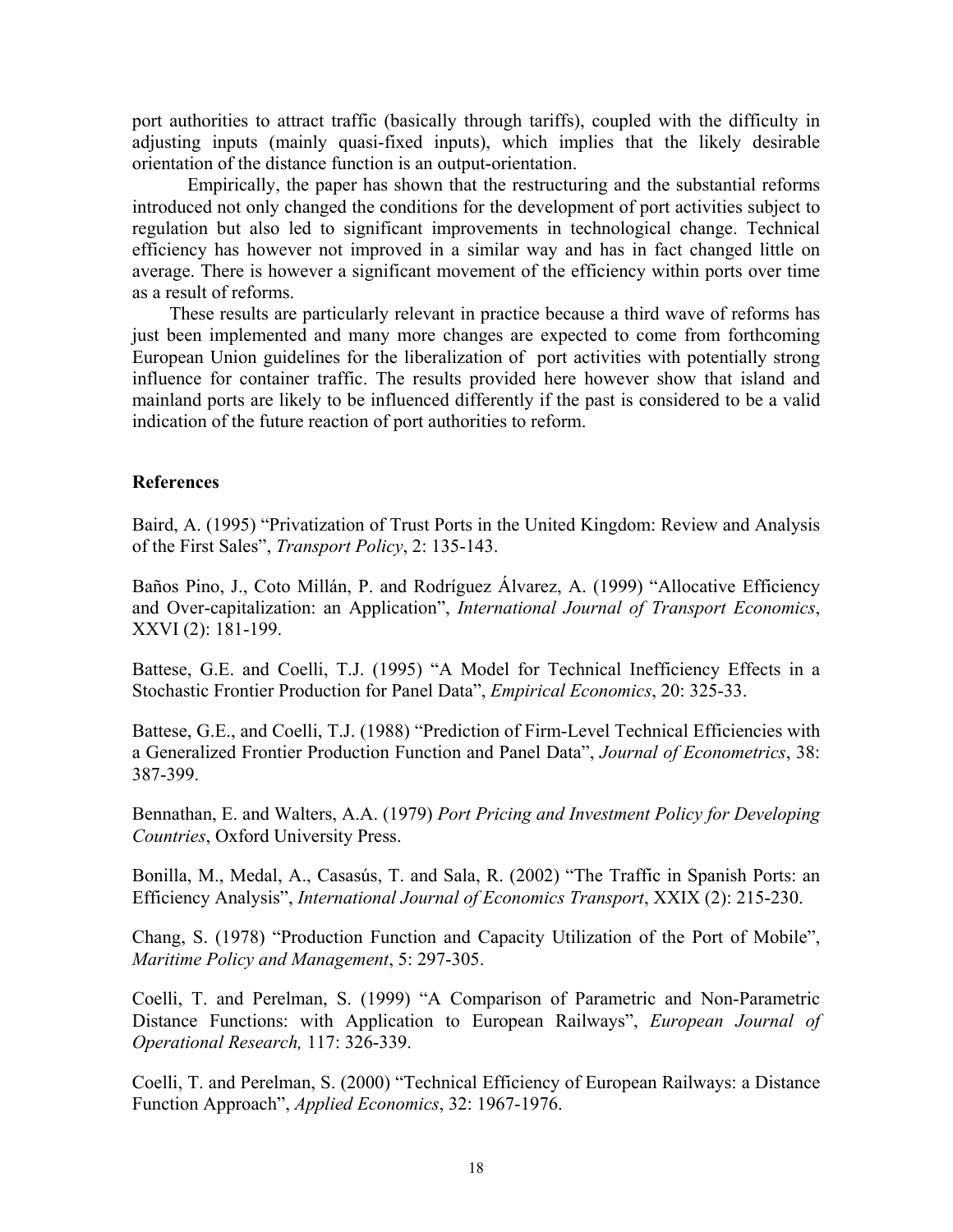Coto Millán, P., Baños Pino, J. and Rodríguez Álvarez, A. (2000) "Economic Efficiency in Spanish Ports: some Empirical Evidence", *Maritime Policy and Management*, 27 (2): 169- 174.

Cuesta, R.A. and Orea, L. (2002) "Mergers and Technical Efficiency in Spanish Saving Banks: a Stochastic Distance Function Approach", *Journal of Banking & Finance*, 26: 2231-2247.

Cullinane, K., Song, D.W. and Gray, R. (2002) "A Stochastic Frontier Model of the Efficiency of Major Container Terminals in Asia: assessing the Influence of Administrative and Ownership Structures", *Transportation Research,* Part A, 36: 743-762.

Díaz, J.J. (2003) "Descomposición de la productividad, la eficiencia y el cambio técnico a través de la función de costes cuadrática. Una aplicación a la operación de estiba en España", tesis doctoral, Universidad de La Laguna.

Estache, A., González, M. and Trujillo, L. (2002) "Efficiency Gains from Port Reform and the Potential for Yardstick Competition: lessons from México", *World Development*, 30 (4): 545-560.

European Parliament (1993) *"Política de puertos marítimos de la comunidad"*, Documento de trabajo, Dirección General de Estudios.

Färe, R. and Primont, D. (1995) *Multi-Output Production and Duality: Theory and Applications*, Kluwer Academic Publishers, Norwell, Massachusetts.

González, M. (2004) "Eficiencia en la provisión de servicios de infraestructura portuaria: una aplicación al tráfico de contenedores en España", tesis doctoral, Universidad de Las Palmas de Gran Canaria.

Goss, R. (1967) "Towards an Economic Appraisal of Port Investment", *Journal of Transport Economics and Policy*, 1 (3): 249-272.

Goss, R. (1990) "Economic Policies and Seaports: 2. The Diversity of Port Policies", *Maritime Policy and Management*, 17: 221-234.

Heaver, T.D. (1995) "The Implications of Increased Competition among Ports for Port Policy and Management", *Maritime Policy and Management*, 22 (2): 125-133.

Heggie, I. (1974) "Charging for Port Facilities", *Journal of Transport Economic and Policy*, 8 (1): 3-25.

Jansson, J.O. and Shneerson, D. (1982) *Port Economics*, The MIT Press, Massachusetts, 1982.

Juhel, M. (1997) "Government Regulation of Port Activities: what Balance Between Public and Private Sector?", *International Course on Privatization and Regulation of Transport Services*, World Bank, Washington, D.C.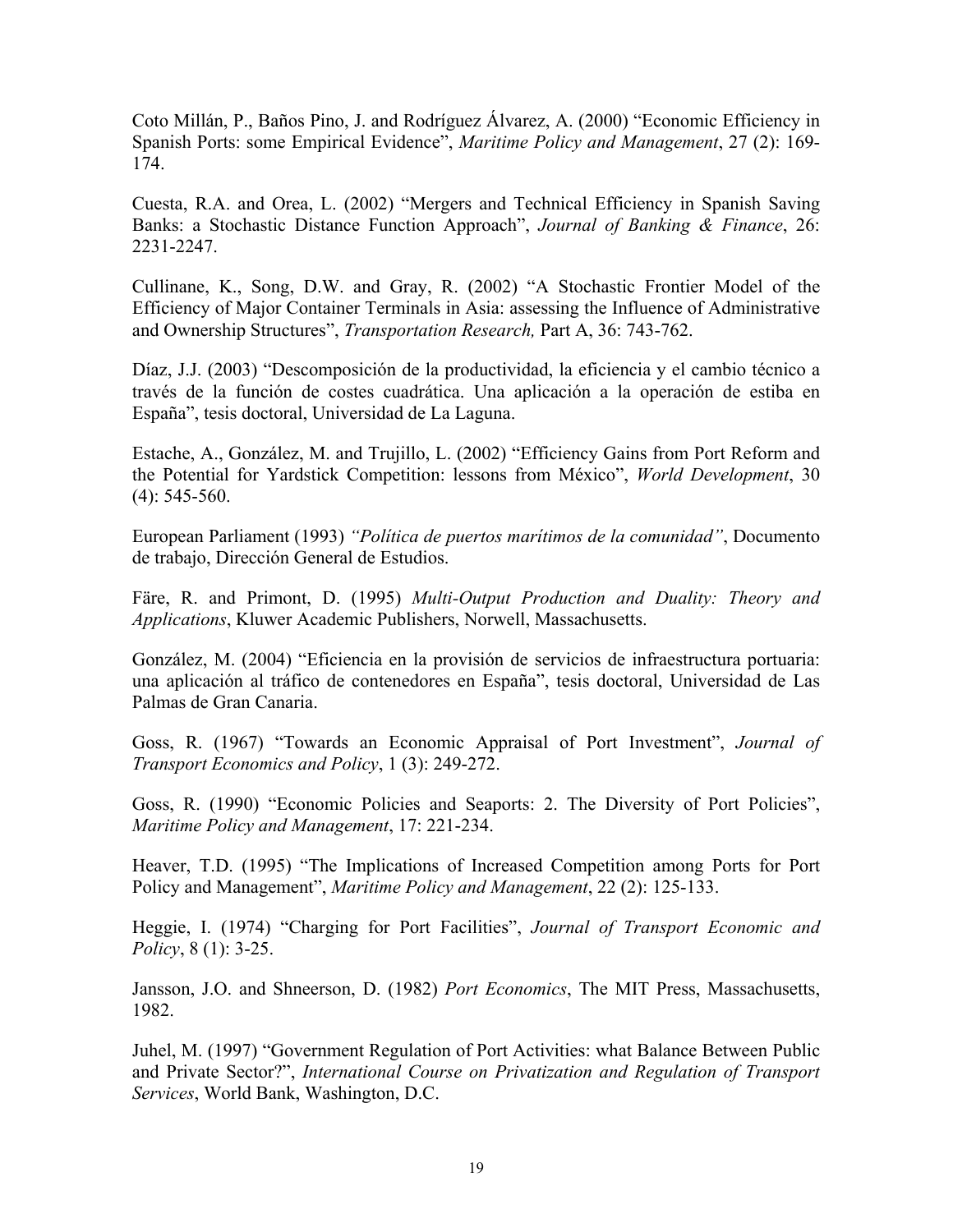Kim, M. and Sachish, A. (1986) "The Structure of Production, Technical Change and Productivity in a Port", *The Journal of Industrial Economics*, XXXV (2): 209-223.

Kumbhakar, S.C., Ghosh, S. and McGuckin, J.T. (1991) "A Generalized Production Frontier Approach for Estimating Determinants of Inefficiency in U.S. Dairy Farms". *Journal of Business & Economic Statistics*, 9: 279-286.

Liu, Z. (1995) "The Comparative Performance of Public and Private Enterprise. The Case of British Ports", *Journal of Transport Economics and Policy*, 29 (3): 263-274.

Lovell, C.A.K., Richardson, S., Travers, P. y Wood, L. (1994) "Resources and Functionings: a New View of Inequality in Australia" in Eichhorn, W. (ed.), *Models and Measurement of Welfare and Inequality*, Springer-Verlag, Berlin.

Martín, M. (2002) "El sistema portuario español: regulación, entorno competitivo y resultados. Una aplicación del análisis envolvente de datos", tesis doctoral, Universitat Rovira I Virgili.

Martínez Budría, E. (1993) "Un análisis económico de los puertos. El sistema portuario español", tesis doctoral, Universidad de La Laguna.

Martínez Budría, E., Díaz Armas, R., Navarro Ibañez, M. and Ravelo Mesa, T. (1999) "A Study of the Efficiency of Spanish Port Authorities Using Data Envelopment Analysis", *International Journal of Transport Economics*, XXVI, (2): 237-253.

Morrison, C.J., Johnston, W.E. and Frengley, G.A.G. (2000) "Efficiency in New Zealand Sheep and Beef Farming: the Impacts of Regulation Reform", *Review of Economics and Statistics*, 82 (2): 325-337.

Nombela, G. and Trujillo, L. (1999) "El sector portuario español: organización actual y perspectivas", *Papeles de Economía Española*, 82: 71-85.

Notteboom, T.E., Coeck, C. and Van den Broeck, J. (2000) "Measuring and Explaining Relative Efficiency of Container Terminals by Means of Bayesian Stochastic Frontier Models", *International Journal of Maritime Economics*, 2 (2): 83-106.

Orea, L. (2002) "Parametric Decomposition of a Generalized Malmquist Productivity Index", *Journal of Productivity Analysis*, 18: 5-22.

Pestana, C. (2003) "Incentive Regulation and Efficiency of Portuguese Port Authorities", *Maritime Economics & Logistics*, 5: 55-69.

Peston, M.H. and Rees, R. (1971) *Port Costs and the Demand for Port Facilities*, National Ports Council, London.

Puertos del Estado (some years) *Anuario estadístico del sistema portuario de titularidad estatal*.